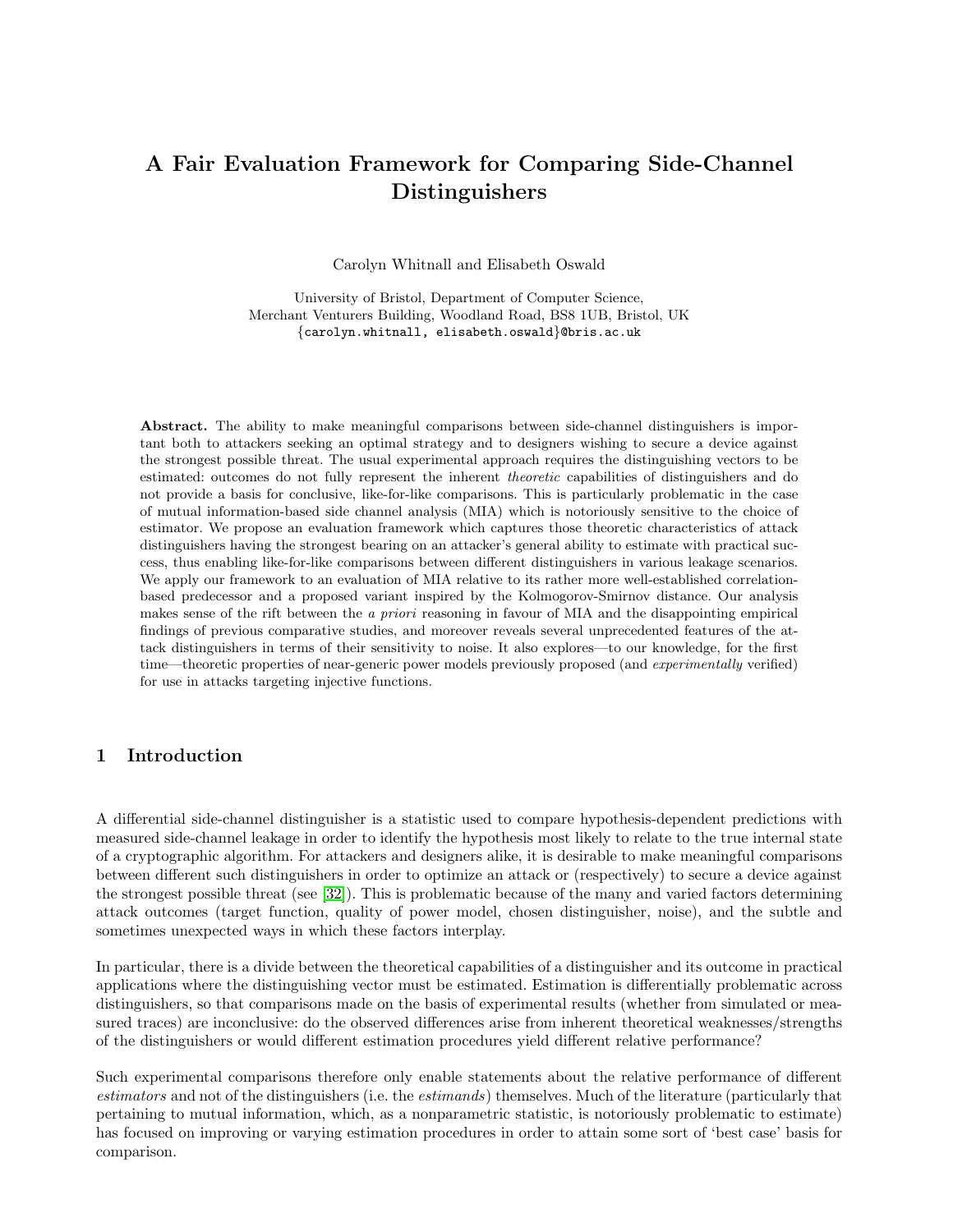## 1.1 Our Contribution

This paper explains in greater depth, and applies in greater breadth, the alternative approach presented in [\[35\]](#page-19-1) and further used in [\[36\]](#page-19-2). The objective is to abstract away altogether from the confounding problem of estimation by focussing on the theoretic properties of distinguishers as employed in various given leakage scenarios. This addresses a shortcoming of the existing literature, which has tended to overlook the fact that by defining and numerically evaluating possible leakage distributions and the corresponding attacker predictions, the estimands for the distinguishing vectors can be directly computed according to their various definitions<sup>[1](#page-1-0)</sup>. Thus we are able to compare the distinguishers themselves on a like-for-like basis which is independent of choices about estimators.

To this end are presented a selection of theoretic outcome measures which, taken together, are strongly indicative of the efficiency with which an attack can be implemented practically. This ensures that the conclusions of our comparisons are relevant. However, the differential burden and complexity of estimation associated with different distinguishers does still mean that advantages observed in the theoretic realm will not always directly translate into practice.

We subsequently apply our framework to an example question which is a 'hot topic' in the current literature: Mutual Information Analysis (MIA) was proposed in [\[11\]](#page-18-0) as an 'optimised' and generic enhancement to correlation-based DPA (CPA), but has disappointed in (most) subsequent comparisons (see [\[3\]](#page-18-1) for a good overview). By rigorously assessing the theoretic capabilities of MIA with respect to a range of leakage scenarios we shed new light on the rift between the *a priori* reasoning and the empirical evidence, demonstrating when and in what sense it does represent a superior attack methodology.

Our analysis reveals a surprising sensitivity to noise which resembles a type of stochastic resonance and can even be critical in determining the theoretic success or failure of an MIA distinguisher in certain scenarios. This is by contrast with CPA which is only affected by noise at the *practical* level—that is, the sample size required for precise estimation increases but the underlying distinguishing ability of the theoretic vector remains unchanged.

This noise sensitivity proves especially significant in the case of the 'near-generic' attacks described by the authors of [\[11\]](#page-18-0), who propose to use the 7 least significant bits (7LSB) as a power model against injective target functions. Although experimentally verified in subsequent investigations such as [\[21\]](#page-18-2), we provide (to our knowledge) the first detailed theoretical level evaluation. We show that near-generic attacks actually require a certain amount of noise in order to achieve theoretic success—failing comprehensively to recover the key in strong-signal settings—and that even when they do succeed they do not supply the hoped-for advantages displayed by generic attacks against non-injective targets.

Alongside the evaluation of MIA and CPA we present analogous results for a Kolmogorov-Smirnov inspired distinguisher which was proposed in [\[34\]](#page-19-3) to be conceptually similar to MIA but less problematic to implement. The authors verified the effectiveness of the distinguisher in one typical attack scenario; the work of [\[36\]](#page-19-2) presents a more in-depth analysis which we further extend here—finding it to be a reasonable substitute for MIA in first-order scenarios, with some evidence that it is more noise robust. Its adaptation to second-order scenarios is less successful and it does not share MIA's potential for higher-order adaptations.

#### 1.2 Outline

The remainder of this paper is structured as follows: First, (Sect. [2\)](#page-2-0) we explain (in greater depth) the background to the motivating problem, by describing DPA attacks in general and our three distinguishers in particular, and by discussing the difficulty of making meaningful comparisons when there are so many factors contributing to outcomes. In Sect. [3](#page-7-0) we introduce our framework for comparing attacks on a purely theoretic basis and

<span id="page-1-0"></span><sup>1</sup> Whilst some previous work has taken theoretic distinguishing vectors into consideration (e.g. [\[25\]](#page-18-3)), this approach has not been applied systematically to an analysis of different types of distinguishers.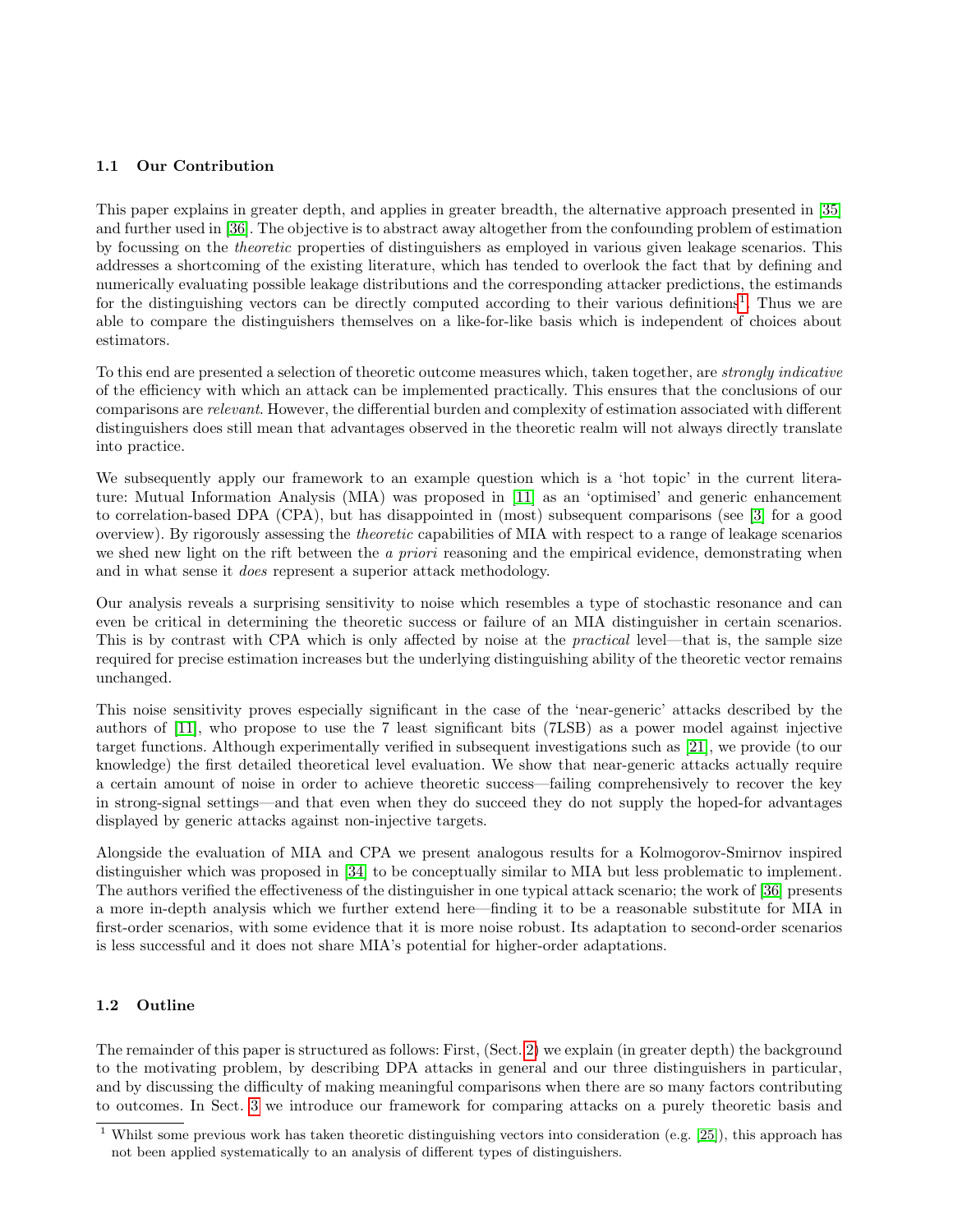reason about the extent to which such comparisons are relevant to practical outcomes. Sect. [4](#page-9-0) reports on the comparative analysis, within the proposed framework, of MIA, CPA and KSA. We conclude in Sect. [5.](#page-17-0)

# <span id="page-2-0"></span>2 Background

#### 2.1 Differential Power Analysis

We consider a 'standard DPA attack' scenario as defined in  $[17]$ . Suppose that the power consumption T of the target cryptographic device depends on some internal value (or state)  $f_{k^*}(X)$ . The state is a function of some part of the plaintext which is a random variable  $X \stackrel{R}{\in} \mathcal{X}$ , as well as some part of the secret key  $k^* \in \mathcal{K}$ . Consequently, we have that  $T = L \circ f_{k^*}(X) + \varepsilon$ , where L is some function which describes the datadependent component and  $\varepsilon$  comprises the remaining power consumption which can be modeled as independent random noise. The attacker has  $N$  power measurements corresponding to encryptions of  $N$  known plaintexts  $x_i \in \mathcal{X}, i = 1, \ldots, N$  and wishes to recover the secret key  $k^*$ . The attacker can accurately compute the internal values as they would be under each key hypothesis  $\{f_k(x_i)\}_{i=1}^N$ ,  $k \in \mathcal{K}$  and uses whatever information he possesses about the true leakage function L to construct a prediction model  $M : f(\mathcal{X}) \longrightarrow \mathcal{M}$ .

DPA is based on the intuition that the modeled power traces corresponding to the correct key hypothesis should bear more resemblance to the true power traces than the modeled traces corresponding to incorrect key hypotheses. An attacker is thus concerned with comparing the degree of similarity between the true and modeled traces. A range of comparison tools—'distinguishers'—can be used: Pearson's correlation coefficient [\[6\]](#page-18-5) is a particularly popular choice and found to perform well in many tested scenarios, particularly when M is a good approximation for L. Mutual Information Analysis (MIA) has been proposed as an enhancement to correlation DPA (CPA) which relies less on M [\[11\]](#page-18-0), and Kolmogorov-Smirnov Analysis (KSA) has been suggested as an alternative enhancement, conceptually similar to MIA but less sensitive to choices made about estimation procedure [\[34\]](#page-19-3).

We describe these distinguishers in more detail in Sect. [2.3,](#page-4-0) but let us first consider what it means for a DPA attack to be successful.

#### <span id="page-2-1"></span>2.2 DPA Outcomes

We concentrate on the notion of key-recovery success as formalised by Standaert et al. in [\[32\]](#page-19-0). The theoretic attack distinguisher is  $\mathbf{D} = \{D(k)\}_{k \in \mathcal{K}} = \{D(L \circ f_{k^*}(X) + \varepsilon, M \circ f_k(X))\}_{k \in \mathcal{K}}$ , where the plaintext input X takes values in  $X$  according to some known distribution (usually uniform). We say the attack is theoretically successful if  $D(k^*) > D(k)$   $\forall k \neq k^*$ . We say it is *o-th order theoretically successful* if  $\#\{k \in \mathcal{K} : D(k^*) \leq D(k)\} < \infty$ .

However, in practice D must be estimated. Suppose we have observations corresponding to the vector of inputs  $\mathbf{x} = \{x_i\}_{i=1}^N$ , and write  $\mathbf{e} = \{e_i\}_{i=1}^N$  to be the observed noise (i.e. drawn from the distribution of  $\varepsilon$ ). Then the size  $\#\mathcal{K}$  estimated vector is  $\hat{\mathbf{D}}_N = \{\hat{D}_N(k)\}_{k\in\mathcal{K}} = \{\hat{D}_N(L \circ f_{k^*}(\mathbf{x}) + \mathbf{e}, M \circ f_k(\mathbf{x}))\}_{k\in\mathcal{K}}$ . We then say the attack is successful if  $\hat{D}_N(k^*) > \hat{D}_N(k)$   $\forall k \neq k^*$  and o-th order successful if  $\#\{k \in \mathcal{K} : \hat{D}_N(k^*) \leq \hat{D}_N(k)\} < \infty$ .

To avoid over-stating the physical security of a device it is important to take into account the most powerful methods available to an attacker with access to side-channel measurements. Attempts to compare different distinguishers in the search for the 'most effective' have thus received considerable attention in the literature (see [\[31\]](#page-19-4) for a particularly thorough empirical evaluation). Concurrent efforts such as [\[20,](#page-18-6)[32\]](#page-19-0) have addressed the meta-challenge of developing a formal model for the notion of physical security. General statements about the relative merits of particular methods are extremely hard to come by as attack outcomes are highly scenariospecific. It is important to understand the multiple contributory factors and the way they interact if we want to begin to make meaningful comparisons between side-channel distinguishers.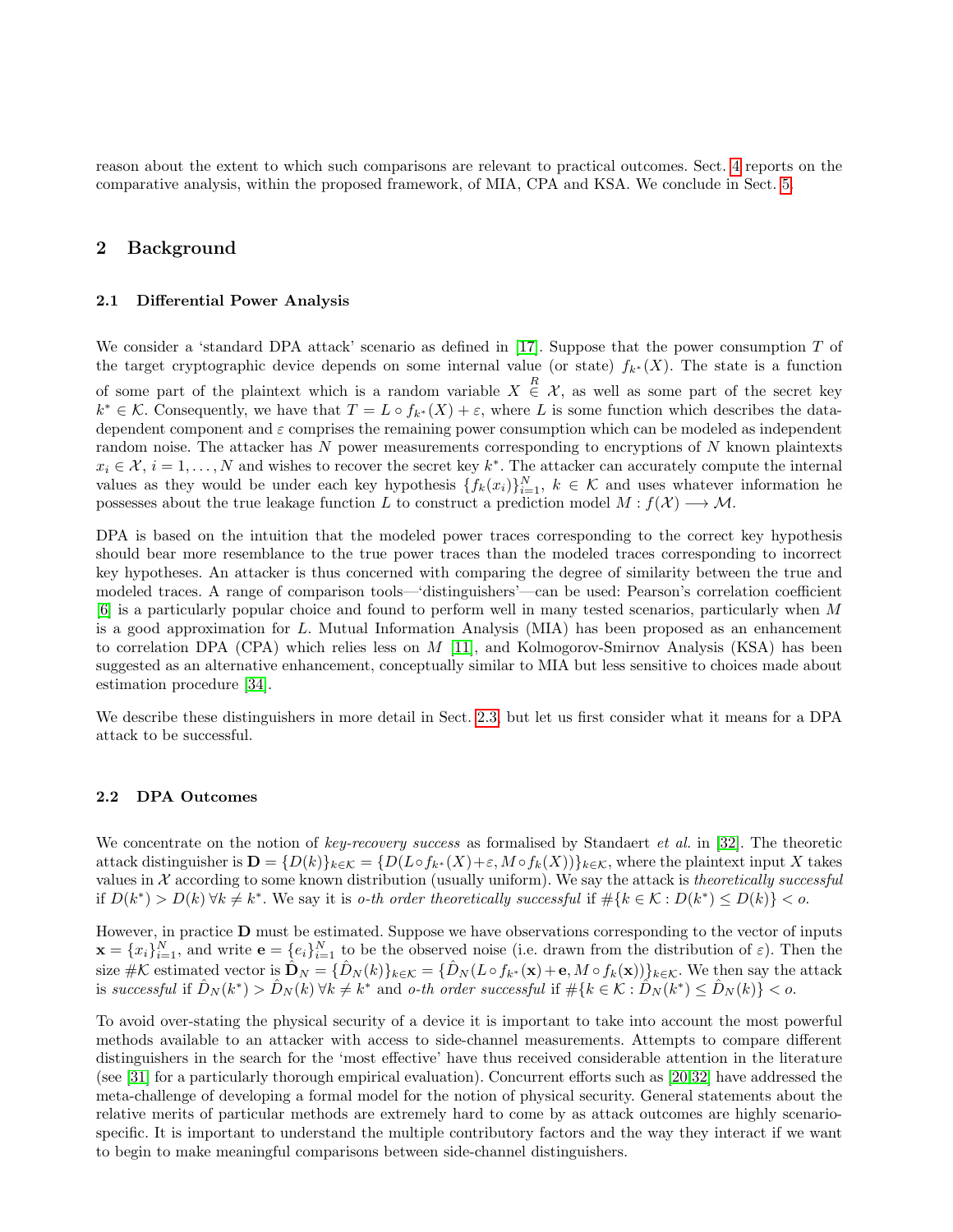<span id="page-3-2"></span>Factors Contributing to Theoretic Outcomes The target intermediate function f is known to play an important role in determining DPA outcomes; some operations—most notably those which are designed to be cryptographically secure—are particularly vulnerable [\[12,](#page-18-7)[24\]](#page-18-8). This is because small changes in the input produce big changes in the output, so that any wrong key hypothesis leads to predictions which are clearly distinguishable from the true consumption. On the other hand, cryptographically weak functions such as AddRoundKey are far more resilient to DPA, as similar keys produce similar predictions and the true key is thus identified by a much smaller margin. The DES algorithm is a popular context for analysis because of its long-established and widespread use, its general susceptibility to DPA (arising from the nonlinearity of its S-Boxes) and its particular amenability to generic attacks (arising from the non-injectivity of its S-Boxes). In our example application we therefore choose the first DES S-Box as a basis for a comprehensive evaluation over a range of leakage assumptions; however, we also investigate the performance of our distinguishers against the AES S-Box as representing an injective cryptographic function and (to demonstrate the contrast) against bitwise exclusive-or (XOR), i.e. DES and AES AddRoundKey.

The characteristics of the device leakage—the functional form of the data-dependent component and the relative size and shape of the independent noise—will substantially dictate how easily and effectively the side-channel can be exploited. In particular, studies such as [\[8\]](#page-18-9) have clearly demonstrated the central role of the attack power model in determining distinguisher performance. In the case that an attacker has full control over an identical device, profiling (as, for example, in [\[29\]](#page-18-10)) can produce a very good approximation of the leakage function. However, we restrict our focus to a weaker adversary, with access only to an unverifiable guess based on what is known or assumed about the underlying technology of the device. Therefore the extent to which the device leakage is 'typical' or predictable will have a significant bearing on the attack outcome.

Some devices, such as those built with CMOS technology, are well-known to consume power approximately proportional to the Hamming weight of/Hamming distance between processed values. This has resulted in the widespread popularity of Hamming weight/distance power models in side-channel research, in particular when little is known about the true form of the leakage and the device cannot be profiled (i.e. the scenario to which this study relates). However, not all technology conforms neatly to predictable behaviour. For example, the authors of [\[28\]](#page-18-11) show that power consumption in emerging nanoscale technologies is not consistent even between identical devices, so that even an attacker with profiling capabilities has difficulties predicting the leakage of a target device with confidence. Non-standard leakage can also be observed in typical hardware implementations of substitution boxes [?].

In our example application in Sect. [4](#page-9-0) we assume an uninformed attacker who can use either a 'standard' power model, namely the Hamming weight, or, when appropriate to the distinguisher, a 'generic' (for non-injective target functions) or 'near-generic' (for injective target functions) power model, namely the identity or the 7 least significant bits (7LSB) of the hypothesised processed value (both of which were proposed in [\[11\]](#page-18-0) as suitable for use in MIA). With this attacker in mind we consider three leakage scenarios: The first, and simplest, is an optimistic scenario in which the data-dependent leakage really is proportional to the Hamming weight as per the adversary's standard model. The second we term realistic: as motivated by [\[1\]](#page-17-1), we suppose that the true leakage is actually an unevenly weighted sum of the bits.<sup>[2](#page-3-0)</sup> Lastly, as an example of a *challenging* (but still realistic) scenario we suppose that the true leakage is a highly nonlinear function of the intermediate data.[3](#page-3-1)

It is natural to expect the presence of noise to have an impact on practical outcomes: the weaker the signal-tonoise ratio (SNR, defined as  $\frac{\text{var}(L \circ f_{k^*}(X))}{\text{var}(\varepsilon)}$ ), the more data will be required to estimate the distinguishing vector with sufficient precision to detect the true key (see Chap. 4 of [\[16\]](#page-18-12)). However, less obvious is the fact that the shape of the underlying theoretic vector can also be sensitive to noise; with the exception of correlation DPA, noise impacts differentially by key hypothesis so that it actually plays a role in determining whether or not the correct key is identified (and by what margin). In order to separately consider the roles of the leakage scenario

<span id="page-3-0"></span><sup>&</sup>lt;sup>2</sup> Specifically, we allow the least significant bit (LSB) to dominate with a relative weight of 10, since the experiments of [\[34\]](#page-19-3) identified this as sufficient distortion to enable MIA to outperform CPA.

<span id="page-3-1"></span><sup>&</sup>lt;sup>3</sup> Specifically, we map the target value to the Hamming weight of the AES S-Box output. There is no significance to this choice other than that it is well-known and specially fitted with the nonlinearity properties useful to produce our hypothetical degraded leakage scenario.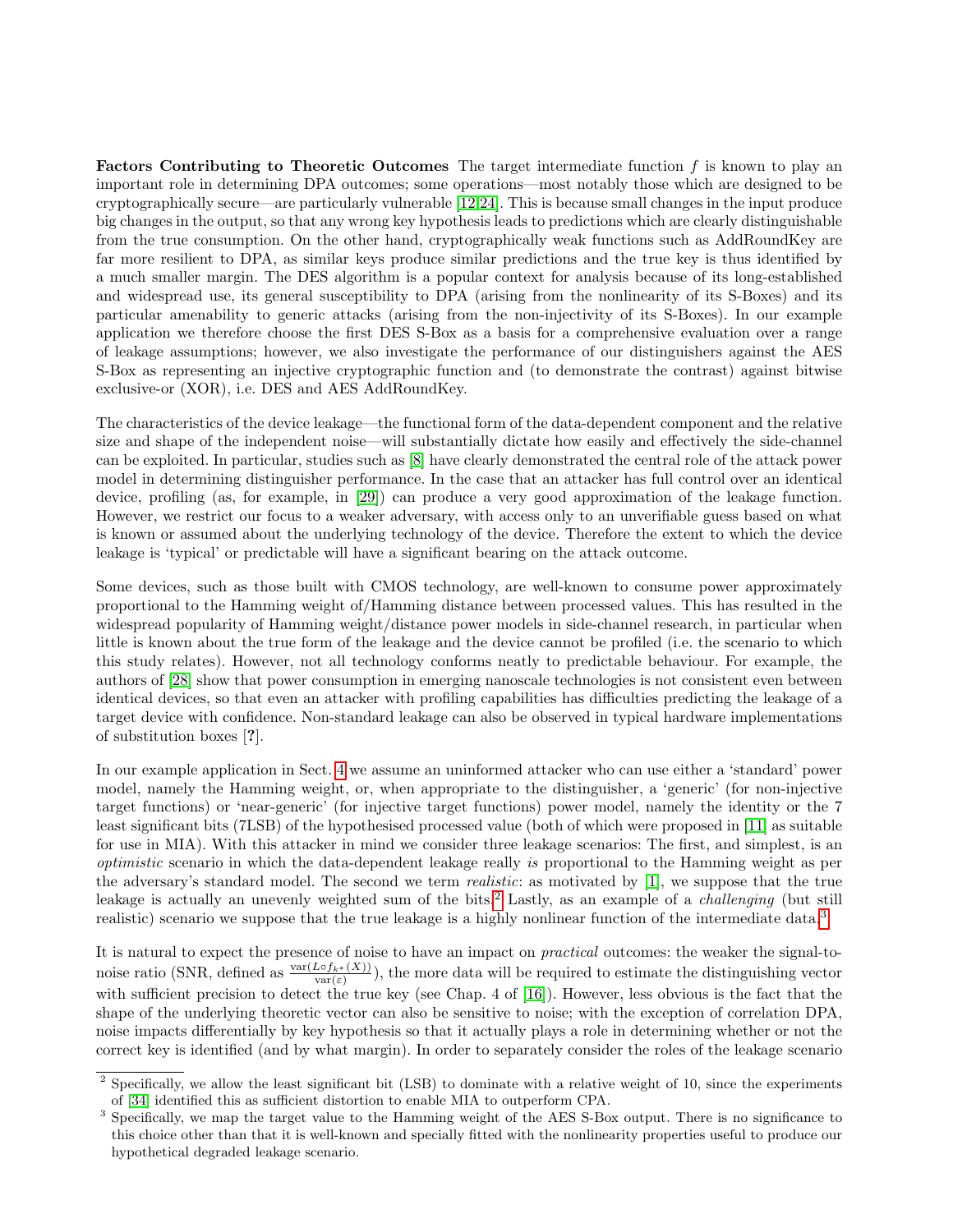$(f, L)$  and of the noise we will initially consider the behaviour of our distinguishers in a pure-signal setting and then go on to show how Gaussian noise of varying size impacts on distinguisher outcomes.

Theoretic Outcomes vs. Practical Outcomes Supposing, then, that the attacker has chosen a distinguisher which is theoretically capable of determining the correct key in a given setting (i.e. a given combination of  $(f, L, \varepsilon)$ , distinguishing it from the incorrect hypotheses by a margin of a certain size. The *practical* outcome of the attack will ultimately depend on the attacker's ability to estimate the distinguishing vector sufficiently precisely so as to detect a difference of that size. The theory behind statistical power analysis [\[14\]](#page-18-13) tells us that the amount of data needed to do this depends on the effect size and on the sampling distributions of the estimator under the true and rival hypotheses. Since these sampling distributions depend on the true underlying trace distribution (which is unknown), the overlapping tasks of choosing a 'good' estimator and of computing the sample size required by an estimator (a desirable metric in the evaluation of physical security) are usually extremely difficult, at least under reasonable assumptions. (The sample correlation coefficient is a somewhat exceptional case, as we explain in section [2.3\)](#page-4-1).

In short, there is no such thing as a universal 'ideal' estimator for any given distinguisher, by which to fairly measure its best case capabilities in a given leakage scenario. This rather undermines attempts to compare distinguishers on the basis of practical experiments with simulated or measured traces: perceived advantages/ disadvantages are inconclusive as we do not know if they truly indicate inherent strengths/weaknesses of the distinguishers or merely arise from the choice of estimation procedure. A common theme of the research into MIA, for example, has been the attempt to establish whether by improved estimation techniques it can achieve the much-sought-after advantage over CPA [\[2,](#page-18-14)[34\]](#page-19-3). By abstracting away from the estimation problem in order to focus on theoretic distinguisher values we are able to make like-for-like comparisons, but with the drawback that our results will not necessarily translate into the practical realm due to the differential burden of estimation incurred by different statistics. However, we are keen to stress that our theoretic outcome measures are indicative of practical performance—as we explain in Sect. [3.](#page-7-0)

#### <span id="page-4-0"></span>2.3 Background to the Distinguishers

We now introduce the correlation coefficient, mutual information, and the Kolmogorov-Smirnov test statistic, and explain how they can be used to construct DPA distinguishers.

<span id="page-4-1"></span>Pearson's Correlation Coefficient-Based Distinguisher Pearson's correlation coefficient measures the total linear dependency between two random variables A and B. It is defined as  $\rho(A, B) = \frac{\text{cov}(A, B)}{\sqrt{A}}$  $\frac{\text{cov}(A,B)}{\text{var}(A)}\sqrt{\text{var}(B)}$ . It takes values from  $-1$  to 1 and is zero whenever A and B are independent. However, the converse is not true; namely, A and B may be (non-linearly) dependent with a (linear) correlation of 0.

It is estimated from samples  $\{a_i\}_{i=1}^n$ ,  $\{b_i\}_{i=1}^n$  via the sample correlation coefficient:  $r(A, B) = \frac{\sum_{i=1}^{n} (a_i - \bar{a})(b_i - \bar{b})}{\sqrt{\sum_{i=1}^{n} (a_i - \bar{a})^2} \sqrt{\sum_{i=1}^{n} (b_i - \bar{b})^2}}$ . This is a consistent estimator for  $\rho(A, B)$  and, moreover, is asymptotically unbiased and efficient if  $A$  and  $B$  have a joint Normal distribution. Under the same assumptions, we can even approximate the sampling distribution which, in the context of DPA, leads to 'nice' results such as the number of trace measurements required for attacks to be successful (see Chap. 6.4 of  $[16]$ ).

Because we are primarily interested in the magnitude (as opposed to the direction) of the relationship between the true and modeled leakage we base our distinguisher on the absolute value of the correlation, comparing measured traces  $T = L + \varepsilon$  with the hypothesis-dependent predictions  $M_k$  as follows:

<span id="page-4-2"></span>
$$
D_{\rho}(k) = |\rho(T, M_k)| = \left| \frac{\text{cov}(T, M_k)}{\sqrt{\text{var}(T)} \sqrt{\text{var}(M_k)}} \right|.
$$
\n(1)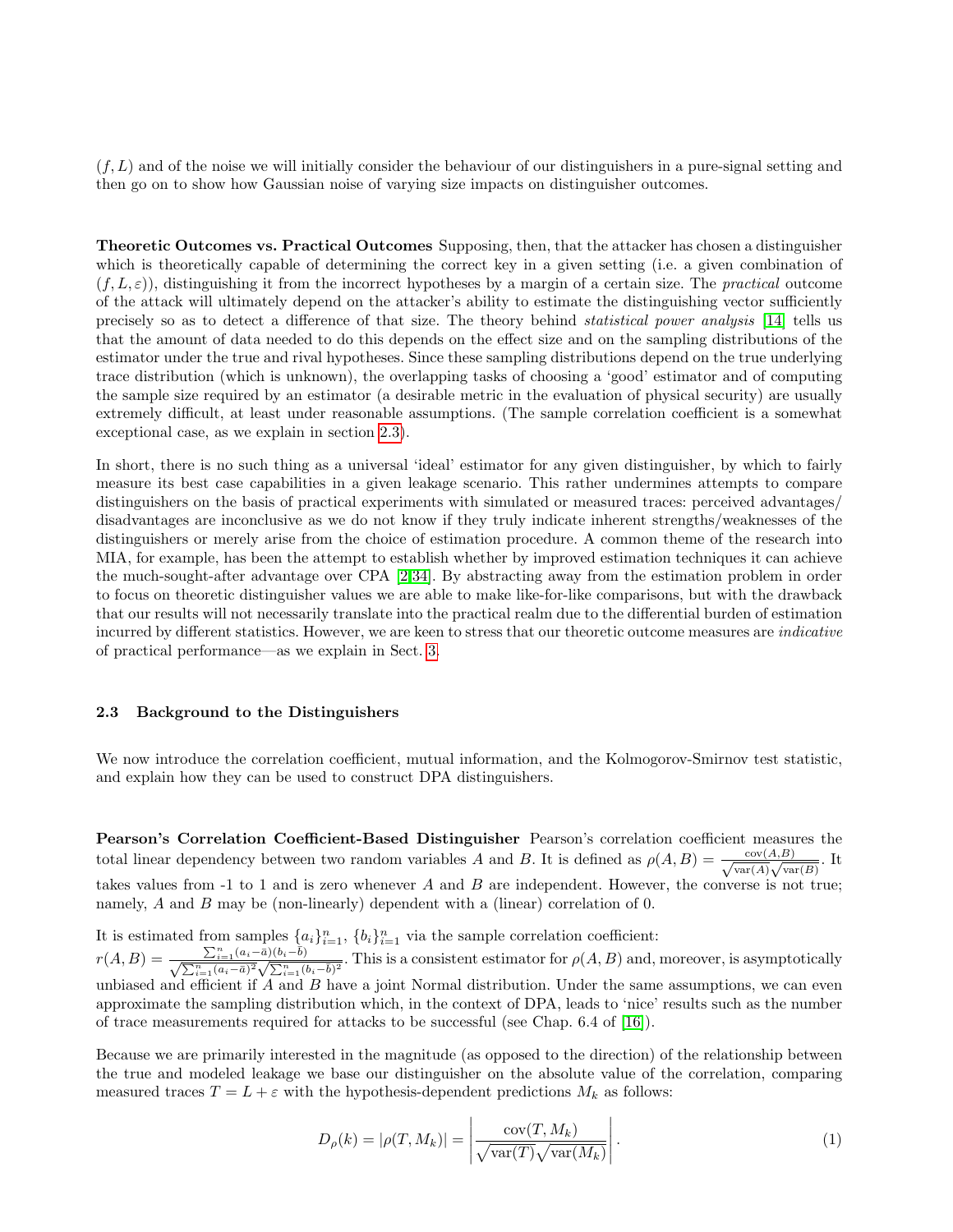If the model M adequately approximates the data-dependent leakage  $L$  (up to proportionality) then we expect [\(1\)](#page-4-2) to be maximised for the correct key hypothesis  $k = k^*$ .

The impact of noise on the distinguisher is straightforward. In fact, as derived in Chap. 6.3 of [\[16\]](#page-18-12),  $\rho(L +$  $\varepsilon, M_k) = \frac{\rho(L,M_k)}{\sqrt{c^2}}$  $1+\frac{\sigma_{\varepsilon}^2}{\text{Var}(L)}$ , where  $\sigma_{\varepsilon}$  is the noise standard deviation. Thus, the larger the noise, the more diminished

are the correlations. But—crucially—the denominator does not depend on the key hypothesis; the theoretic distinguisher vector is thus scaled in such a way that the rankings and other relative features (such as the standard score and distinguishability measures defined in [3\)](#page-7-0) are preserved. This does not at all imply that practical CPA attacks are immune to noise: As the sample variance of the estimator increases, the number of traces required to reach a sufficient level of precision also increases (see Chap. 4 of [\[16\]](#page-18-12)).

Multivariate Extensions Pearson's correlation coefficient has no natural multivariate extension, but it has been adapted for use in higher-order DPA attacks against masked implementations by introducing a data pre-processing step in which multivariate trace measurements are mapped to a univariate trace which is then compared with the model predictions in the usual way [\[19\]](#page-18-15). A second-order CPA distinguisher takes the form:

$$
D_{2\text{O}\rho}(k) = |\rho(P(T_1, T_2), M_k)| = \left| \frac{\text{cov}(P(T_1, T_2), M_k)}{\sqrt{\text{var}(P(T_1, T_2))}\sqrt{\text{var}(M_k)}} \right|,
$$
\n(2)

where  $P : \mathcal{T}_1 \times \mathcal{T}_2 \longrightarrow \mathcal{T}_P$  is the pre-processing function. We choose P to be the normalised product:  $P(T_1, T_2) =$  $(T_1 - \mathbb{E}(T_1)) \times (T_2 - \mathbb{E}(T_2))$ , as representing the best available in the literature (at least in the case of known Hamming weight leakage—see [\[26\]](#page-18-16)).

Mutual Information-Based Distinguisher The appeal of mutual information (MI) for use in DPA is that, rather than measuring linear dependencies only, it quantifies the *total* information shared between two random variables. It is measured in bits and is most intuitively expressed in terms of entropies via Shannon's formula:  $I(A; B) = H(A) - H(A|B).<sup>4</sup>$  $I(A; B) = H(A) - H(A|B).<sup>4</sup>$  $I(A; B) = H(A) - H(A|B).<sup>4</sup>$ 

As a functional of probability distributions, MI is notoriously problematic to estimate [\[5,](#page-18-17)[13,](#page-18-18)[22,](#page-18-19)[30,](#page-18-20)[33\]](#page-19-5). All estimators are biased, and further no 'ideal' estimator exists—that is to say, different estimators perform differently depending on the underlying structure of the data. The usual approach is to first estimate the underlying marginal and conditional densities and then to substitute these into Shannon's formula via a 'plugin' estimator for discrete entropy. There are many different ways to estimate densities and the quality of the resulting estimator for MI is very sensitive to the methods and parameters chosen. If we have a good understanding of the underlying distributions we can fit a parametric model such as a Gaussian mixture (see Veyrat-Charvillon et al. [\[34\]](#page-19-3)). However, since MIA has been proposed for use in scenarios where our usual assumptions do not hold we are generally more interested in nonparametric methods, which are somewhat sensitive to user approach and known to incur an overhead in terms of estimation costs.

Unfortunately, estimators for MI do not behave so 'nicely' as the sample correlation coefficient; in fact, there are no universal rates of convergence [\[22\]](#page-18-19), so that whatever estimator we pick, we can always find a distribution for which the error vanishes arbitrarily slowly. In the absence of general results about the sampling distribution of the estimators, we cannot compute (for example) the number of traces needed for an attack to be successful, except under the strongest of assumptions<sup>[5](#page-5-1)</sup>.

Its application as an attack distinguisher is as follows:

<span id="page-5-2"></span>
$$
D_{\rm MI}(k) = I(T; M_k) = H(T) - H(T|M_k) = H(T) - \mathop{\mathbb{E}}_{m \in \mathcal{M}} \left[ H(T|M_k = m) \right],
$$
\n(3)

<span id="page-5-0"></span><sup>&</sup>lt;sup>4</sup> The original (but equivalent) definition is  $I(A;B) = \sum_{a \in A} \sum_{b \in B} p_{A,B}(a,b) \log_2 \left( \frac{p_{A,B}(a,b)}{p_A(a p_B(b))} \right)$  $\frac{p_{A,B}(a,b)}{p_A(a p_B(b)})$ , where  $p_{A,B}$  is the joint probability density of  $A$  and  $B$  and  $p_A$ ,  $p_B$  are the marginal densities.

<span id="page-5-1"></span><sup>5</sup> Under strong simplifying assumptions, estimating an MIA parametrically can be shown to be equivalent to conducting a correlation attack [\[17\]](#page-18-4).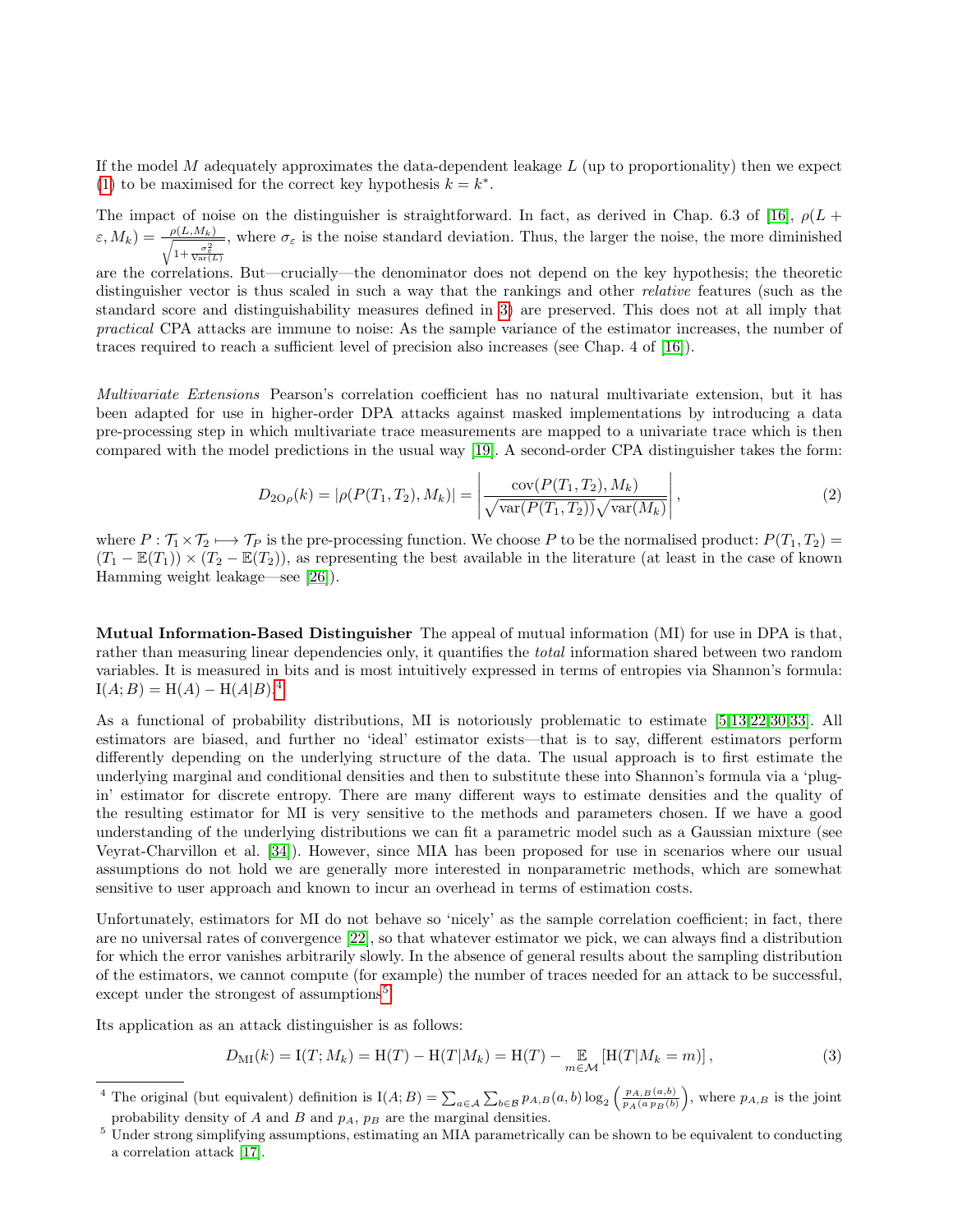and because the 'unexplained' entropy (the second term) is smallest when the predictions are good, we expect [\(3\)](#page-5-2) to be maximised for the correct key hypothesis  $k = k^*$ .

Unlike CPA the impact of noise on the MIA distinguishing vector is complex (see, for example, [\[15\]](#page-18-21)). In particular, whilst  $I(L+\varepsilon; M_k) \leq I(L; M_k)$  (L,  $\varepsilon$  independent), nonetheless  $I(L; M_k) - I(L+\varepsilon; M_k) \neq I(L; M_{k'}) - I(L+\varepsilon; M_k)$  $I(L + \varepsilon; M_{k'})$ . Hence, the vector elements are differentially affected so that theoretic outcomes in a pure-signal setting do not directly generalise to theoretic outcomes in the presence of noise.

Multivariate Extensions MI generalises quite naturally to higher-order statistics via several different meaningful extensions. The authors of [\[3\]](#page-18-1) presented three such notions and explored how each could be adapted to the purposes of DPA. They subsequently demonstrated that the three were essentially (theoretically) equivalent in the case of a perfectly implemented masking scheme (i.e. ensuring that  $I(T_1; M_{k^*}) = I(T_2; M_{k^*}) = 0$ ). As this is precisely the scenario we consider for our second-order attacks, we only need pursue one formulation. We pick that which most intuitively relates to the DPA problem—namely, the information shared between the pair of trace points taken jointly and the model prediction, as follows:

$$
D_{2OMI}(k) = I((T_1, T_2); M_k) = H(T_1, T_2) - H(T_1, T_2|M_k).
$$
\n(4)

Another opportunity presented by multivariate extensions of MI is the possibility of simultaneously targeting multiple functions in a standard unprotected scenario, in order to see if the incorporation of more information can help to further optimise an attack. To test this idea we compute the MI between the pair of trace values and a corresponding pair of predictions:

<span id="page-6-0"></span>
$$
D_{\text{MMI}}(k) = I((T_1, T_2); (M_1, M_2)_k) = H(T_1, T_2) - H(T_1, T_2 | (M_1, M_2)_k). \tag{5}
$$

This formulation relates intuitively to the problem we are trying to address. Whilst alternative quantities such as  $I(T_1; T_2; M_{1,k}; M_{2,k})$  are meaningful in the context of information theory generally, it is not clear that such an approach would be meaningful in the specific context of DPA. For completeness, we did test this 4-variate notion, confirming that it is far less effective than the distinguisher in [\(5\)](#page-6-0); we omit the detailed results as not adding particular insight beyond this summary observation.

Kolmogorov-Smirnov-Based Distinguisher The Kolmogorov-Smirnov (KS) distance between the distributions of random variables A and B is defined as  $K(A||B) = \sup_{x \in A \cup B} |F_A(x) - F_B(x)|$  where  $F_A$ ,  $F_B$  are the cumulative distribution functions (CDFs) of A and B, i.e.  $F_A(x) = \mathbb{P}(A \leq x)$ . In a two-sample KS test designed to test the null hypothesis that A and B share the same distribution, the empirical CDFs are estimated from samples  $\{a_i\}_{i=1}^n$ ,  $\{b_i\}_{i=1}^n$ , e.g.  $\hat{F}_A(x) = \frac{1}{n} \sum_{i=1}^n I_{\{a_i \leq x\}}(I_{\{a_i \leq x\}})$  is the indicator function, taking the value 1 if  $a_i \leq x$  and 0 otherwise). The fact that the KS test statistic does not require explicit density estimation is what makes it appealing as an alternative to MI.

Just as MIA can be understood to operate by comparing the global traces T with the hypothesis-dependent conditional traces  $T|M_k$ —via the expected change in entropy—a KS-inspired distinguisher measures the maximum distance between the global and the conditional trace distributions, as averaged over the prediction space:

$$
D_{\text{KS}}(k) = \mathbb{E}[K(T||T|M_k)] = \mathop{\mathbb{E}}_{m \in \mathcal{M}} \left[ \sup_y |F_T(y) - F_{T|M_k = m}(y)| \right]. \tag{6}
$$

In case of the correct key hypothesis we expect the test statistic to return a large difference.

Multivariate Extensions Multivariate extensions of the KS test are somewhat more difficult to achieve, as we first need to formulate an appropriate notion of a multivariate CDF. In the one-dimensional case there are only two ways of ordering the data, namely  $\mathbb{P}(A > x)$  and  $\mathbb{P}(A \leq x)$ . As we have that  $\mathbb{P}(A > x) = 1 - \mathbb{P}(A \leq x)$  the choice turns out to be arbitrary.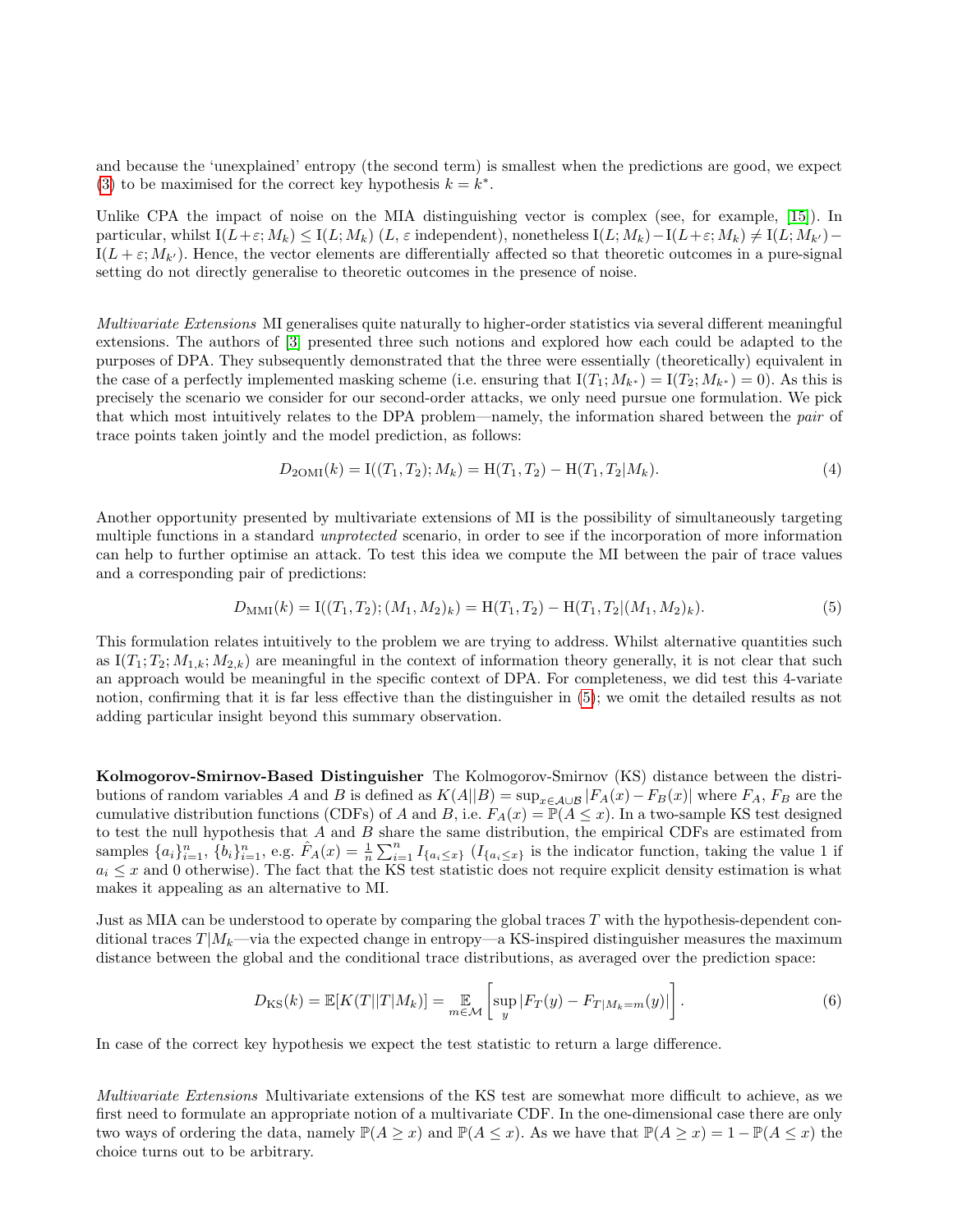In higher dimensions the choice of ordering is no longer inconsequential: there is no direct way to map (e.g.) between  $\mathbb{P}(A_1 \leq x, A_2 \leq y)$  and  $\mathbb{P}(A_1 \geq x, A_2 \leq y)$ . In fact for d different random variables, there are  $2^d$ possible orderings we need to consider. Peacock (in [\[23\]](#page-18-22)) proposes to define the KS distance as the maximum distributional difference taken over all the orderings, so that (for example) in the bivariate case:

$$
K(A_1, A_2||B_1, B_2) = \max \left\{ \sup_{(x,y)\in (A_1\cup B_1)\times (A_2\cup B_2)} \left| F_{A_1,A_2}^{(i)}(x,y) - F_{B_1,B_2}^{(i)}(x,y) \right| \right\}_{i=1}^4,
$$

where  $S = (A_1 \cup B_1) \times (A_2 \cup B_2)$  and  $F^{(1)}$  to  $F^{(4)}$  are the CDFs based on all four possible orderings. He shows that a bivariate KS test statistic according to this approach is close enough to being distribution-free to be useful in practice. Inevitably, this impacts not just the data complexity of estimation but also the computational costs; in spite of various optimisations proposed in [\[9\]](#page-18-23), extensions to dimensions greater than 2 quickly become infeasible.

For second-order attacks against a masked implementation we adapt the KSA distinguisher to compare the global joint CDF of the traces with the joint CDFs as partitioned by the model predictions under each key hypothesis (this is conceptually comparable to our second-order MIA distinguisher):

$$
D_{20\text{KS}}(k) = \mathbb{E}[K(T_1, T_2||T_1, T_2|M_k)] = \mathop{\mathbb{E}}_{m \in \mathcal{M}} \left[ \max \left\{ \sup_{y_1, y_2} \left| F_{T_1, T_2}^{(i)}(y_1, y_2) - F_{T_1, T_2|M_k = m}^{(i)}(y_1, y_2) \right| \right\}_{i=1}^4 \right].
$$
 (7)

Similarly, following the construction of our two-target MIA distinguisher we consider a KSA analogue whereby the global joint CDFs are compared with the joint CDFs as conditioned on the bivariate predictions:

$$
D_{\text{MKS}}(k) = \mathbb{E}[K(T_1, T_2||T_1, T_2|(M_1, M_2)_{k})]
$$
  
= 
$$
\mathbb{E}_{(m_1, m_2) \in \mathcal{M}_1 \times \mathcal{M}_2} \left[ \max \left\{ \sup_{y_1, y_2} \left| F_{T_1, T_2}^{(i)}(y_1, y_2) - F_{T_1, T_2|(M_1, M_2)_{k} = (m_1, m_2)}^{(i)}(y_1, y_2) \right| \right\}_{i=1}^4 \right].
$$
 (8)

## <span id="page-7-0"></span>3 Comparison Framework

As mentioned above, a useful measure of physical security would be the number of traces needed for an attack to be successful. We can compute this for a given estimator using the techniques of statistical power analysis [\[14\]](#page-18-13), provided the sampling distribution can be approximated—but this is not achievable in general (see Sect. [2.3\)](#page-4-0), besides which we are seeking to avoid estimator-specific comparisons. Our solution, as first introduced in [\[35\]](#page-19-1), is to choose measures based on those characteristics of the theoretic vectors which have the greatest bearing on the trace efficiency of a practical attack. The first needs little explanation:

1. Correct key ranking: The position of the correct key when ranked by distinguisher value. If the correct key is ranked joint first the *ranking order* is the number of keys sharing position 1, so that an attack with a ranking order of  $o$  is  $o^{th}$ -order theoretically successful as defined in Sect. [2.2.](#page-2-1) The relationship with practical efficiency is obvious: attacks which are not first-order successful will not be able to uniquely extract the correct key from any number of trace measurements (except by random chance).

$$
Rank(\mathbf{D}) = 1 + \sum_{k \in \mathcal{K}} I_{\{D(k) > D(k^*)\}};
$$
\n
$$
RankOrder(\mathbf{D}) = \sum_{k \in \mathcal{K}} I_{\{D(k) = D(k^*)\}}.
$$

The theory behind statistical power analysis tells us that, when estimating population quantities, the sample size required to detect a statistically significant difference increases as the actual magnitude of the true difference decreases. Therefore, of crucial practical relevance to practical attack outcomes are the theoretical margins by which the true key is isolated from the remaining keys. Such is the motivation for the next three measures: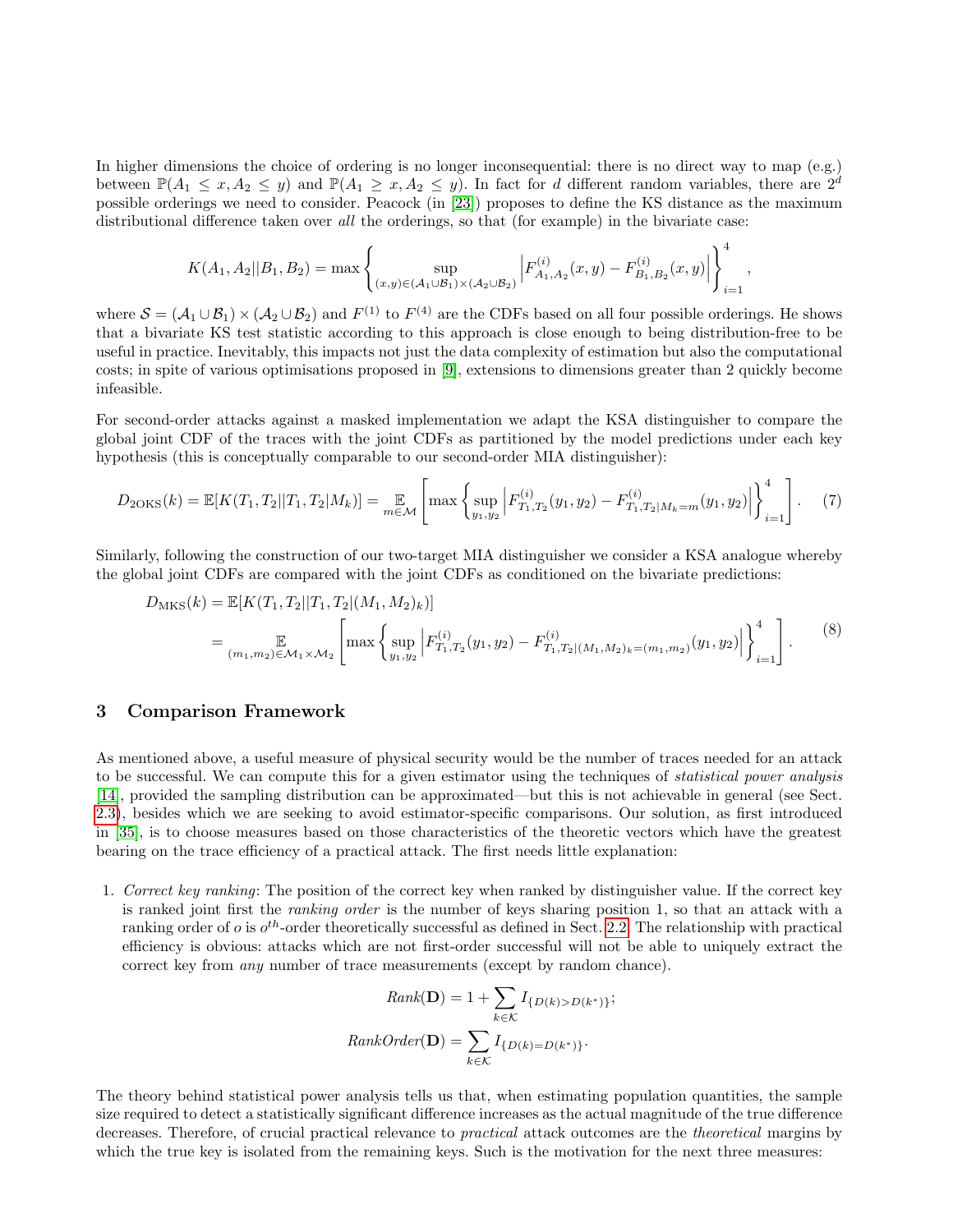2. Relative distinguishing margin: The distance between the correct key distinguisher value and the value for the highest ranked alternative, normalised by the standard deviation of the distinguishing vector so that scale-free comparisons can be made between different distinguishers in different leakage scenarios. (Note that it is zero for attacks with success orders greater than 1, and negative for failed attacks, where it gives further indication of the extent of the failure).

$$
RelMarg(\mathbf{D}) = \frac{D(k^*) - \max\{D(k)|k \neq k^*\}}{\sqrt{Var\{D(k)|k \in \mathcal{K}\}}}.
$$

3. Absolute distinguishing margin: The relative margin allows us to summarise the shape of a distinguishing vector and how this responds to noise or scenario degradation. However, it disguises changes in the actual magnitude of the margin and the fact that this is more sensitive for some methodologies than for others. We need some way to take into account raw margin size as well as size relative to the vector as a whole, which is still scale-independent so that we can make like-for-like comparisons between distinguishers. We therefore report the ratio between the nearest-rival margin and that of the corresponding 'optimal' vector: the univariate equivalent in an optimistic (i.e. known Hamming weight power model) noise-free setting. This will allow us to comment meaningfully on the impact of model degradation and noise on the real size of the margins to be estimated.

$$
AbsMarg(\mathbf{D}) = \frac{D(k^*) - \max\{D(k)|k \neq k^*\}}{D(L \circ f_{k^*}(X), L \circ f_{k^*}(X)) - \max\{D(L \circ f_{k^*}(X), L \circ f_k(X))|k \neq k^*\}}.
$$

4. Standard score: This is the same as the "DPA signal-to-noise ratio" described by [\[12\]](#page-18-7): the number of standard deviations above (or below) the mean, for the correct key distinguisher value. It provides a more general measure of the sensitivity of an attack in isolating the correct key. A theoretically 'unsuccessful' attack may still be able to return a small candidate subset containing the correct key if the standard score is high.

$$
StdScore(\mathbf{D}) = \frac{D(k^*) - \mathbb{E}\{D(k)|k \in \mathcal{K}\}}{\sqrt{Var\{D(k)|k \in \mathcal{K}\}}}.
$$

By computing the above measures for uniformly drawn plaintexts  $X \stackrel{unif.}{\leftarrow} \mathcal{X}$ , we are able to compare theoretic behaviour of attacks when provided with full information. We propose to explore the sensitivity of attacks to incomplete information by inspecting theoretic attack vectors as restricted on reduced subsets of the plaintext space:  $D|_{\mathcal{X}}$  where  $\mathcal{X}' \subseteq \mathcal{X}$ . These vectors depend not only on the size but also on the composition of the input set  $\mathcal{X}'$ ; we cannot perform the computations exhaustively over the entire space of possible subsets (it is too large), but by repeated random draws of increasing size we can estimate the support size needed for theoretic success. We argue that this provides insight into the relative data complexity of distinguishers and their particular limitations in small samples. We thus add the following measures (defined for theoretically successful distinguishers only):

5. Average critical support: On average, the required support size of the input distribution for the attack to achieve  $o^{th}$ -order success (where  $o$  is the ranking order).

$$
AveSupp(\mathbf{D}) = \mathbb{\hat{E}}[\min\{\#\mathcal{X}'|\mathcal{X}' \subseteq \mathcal{X} \land Rank(\mathbf{D}|\mathcal{X}) = 1\}].
$$

6. Critical support for  $100 \times p\%$  success rate: The support size for which the rate of success (of the appropriate order) is at least  $100 \times p$  per cent.

$$
PctSupp(\mathbf{D},p)=\min\{\#\mathcal{X}'|\mathcal{X}'\subseteq \mathcal{X}\wedge \mathbb{\hat{E}}[I_{\{Rank(\mathbf{D}|_{\mathcal{X}'})=1\}}]=p\}.
$$

Our criteria are best viewed in conjunction with one another rather than in isolation, and trade-offs between them will interplay differently with practical considerations. For instance, a methodology which achieves only  $o^{th}$ -order success (where  $o > 1$ ) might be preferable to one achieving  $1^{st}$ -order success if the distinguisher vector can be estimated more precisely and/or efficiently. Likewise, nearest-rival distinguishability may be more important than average critical support in the presence of high noise.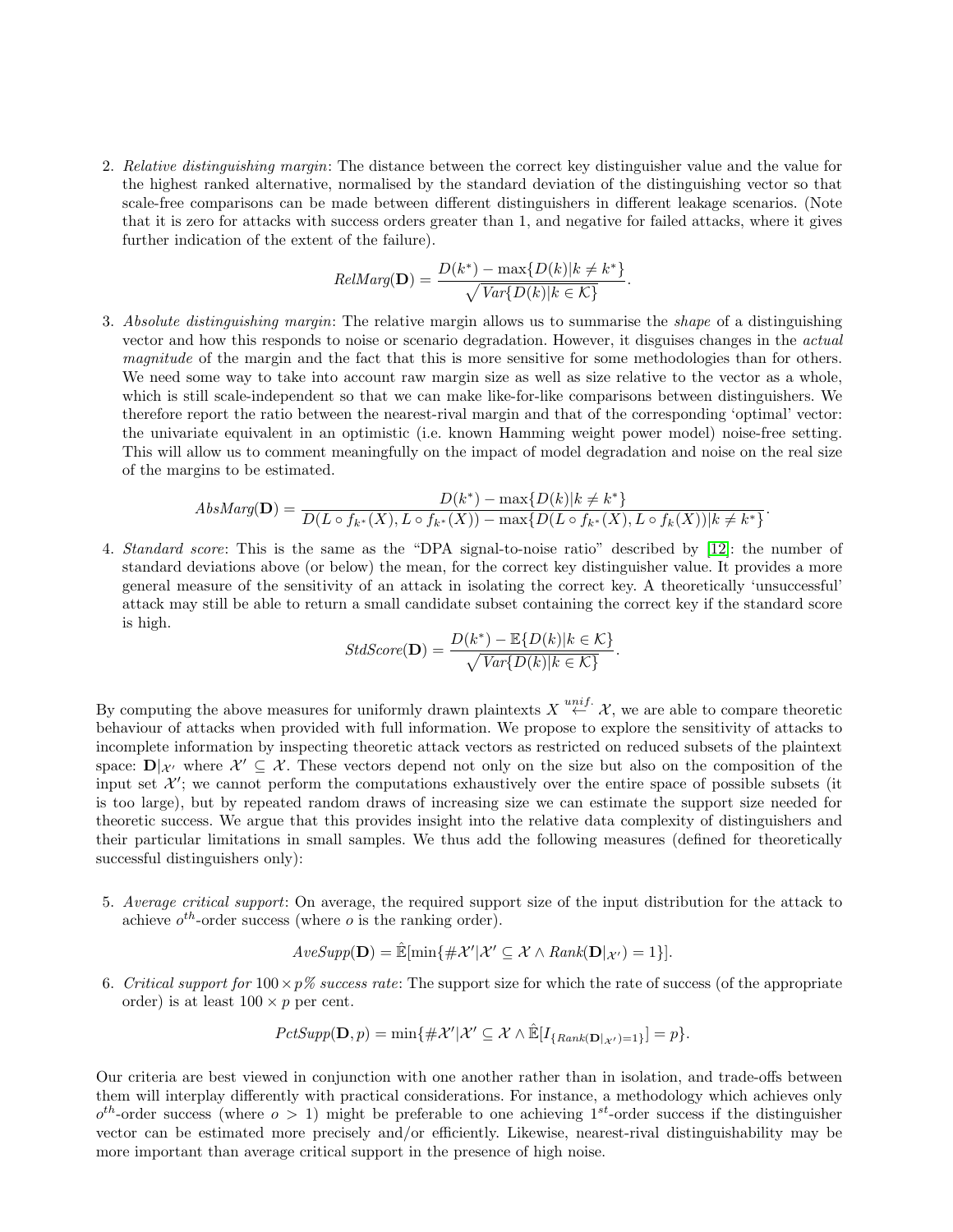Computing the Theoretic Vectors For each possible input  $x \in \mathcal{X}$  to the cryptographic function we obtain a vector evaluating the Gaussian density centred at the corresponding data-dependent leakage value  $L \circ f_{k^*}(x)$ and having variance  $\text{Var}(\varepsilon)$ . The average of these vectors, weighted by the input probabilities  $\mathbb{P}(X = x)$ , then gives the probability density of the power consumption evaluated over the full range of possible leakage values. Conditional densities, corresponding to each possible prediction value  $m \in \mathcal{M}$  under each key hypothesis  $k \in \mathcal{K}$ , are constructed similarly. From these probability densities we are able to directly compute (via numerical integration) the moments, entropies and cumulative probabilities comprising the formulae for our distinguishers (as detailed in Sect. [2.3\)](#page-4-0).

# <span id="page-9-0"></span>4 Example Application

In this section we apply our proposed framework to an evaluation of MIA relative to its (less optimal?) precursor, CPA, and its (more user-friendly?) relative, KSA.

#### 4.1 Evaluation Scenarios

Recall that we consider a non-profiling adversary who is limited to 'standard', 'generic' and 'near-generic' power models (i.e., the Hamming weight, identity and 7LSB functions, respectively). We evaluate the theoretic capabilities of such an adversary—using CPA, MIA and KSA distinguishers—in optimistic, realistic and challenging leakage scenarios, as defined in Sect. [2.2.](#page-3-2)

To this end we examine the theoretical vectors underlying DPA attacks against the DES and AES block ciphers. Within each scenario we will first consider the behaviour of our distinguishers in a noise-free setting to demonstrate the role of data-dependent leakage in determining attack outcomes—and then go on to show how Gaussian noise of varying size impacts on the distinguisher outcomes.

#### 4.2 Univariate Attacks Targeting the First DES S-Box

The Noise-Free Setting The first two blocks of Table [1](#page-16-0) report the outcomes of standard and generic univariate attacks on an unprotected DES S-Box with noise-free data-dependent leakage. In the optimistic scenario, the MIA distinguishers exhibit substantially larger relative margins than standard CPA, confirming that in some sense MIA does meet the a priori expectation of enhanced data exploitation. However, it also requires a larger support to be successful, and it is this initial 'information overhead', combined with the relative efficiency of estimating the correlation coefficient, which accounts for the consistently reported CPA advantage in practical attacks with a good power model. Unsurprisingly, when the standard Hamming weight power model is a good fit to the true leakage, generic MIA offers no advantage, exhibiting a substantially reduced margin in absolute terms and requiring a larger input support to succeed.

As the true leakage diverges from the standard power model, the advantage to MIA increases. In the challenging scenario, CPA actually fails whilst MIA continues to identify the correct key. Moreover, the generic capabilities of the latter become apparent as the distinguishing margins and the critical support size are remarkably robust to the deterioration of the leakage. Hence it appears that the ability of generic attacks to recover the key is in some sense independent of the true leakage: whilst it is always preferable to use a power model when a good one is available, a generic model will work just as well however typical or unusual an unknown leakage function really is.

Generic KSA performs very similarly to generic MIA in each scenario, with slightly diminished relative margins. Standard Hamming weight KSA performs similarly to its MIA counterpart in the optimistic scenario but is less robust to model degradation.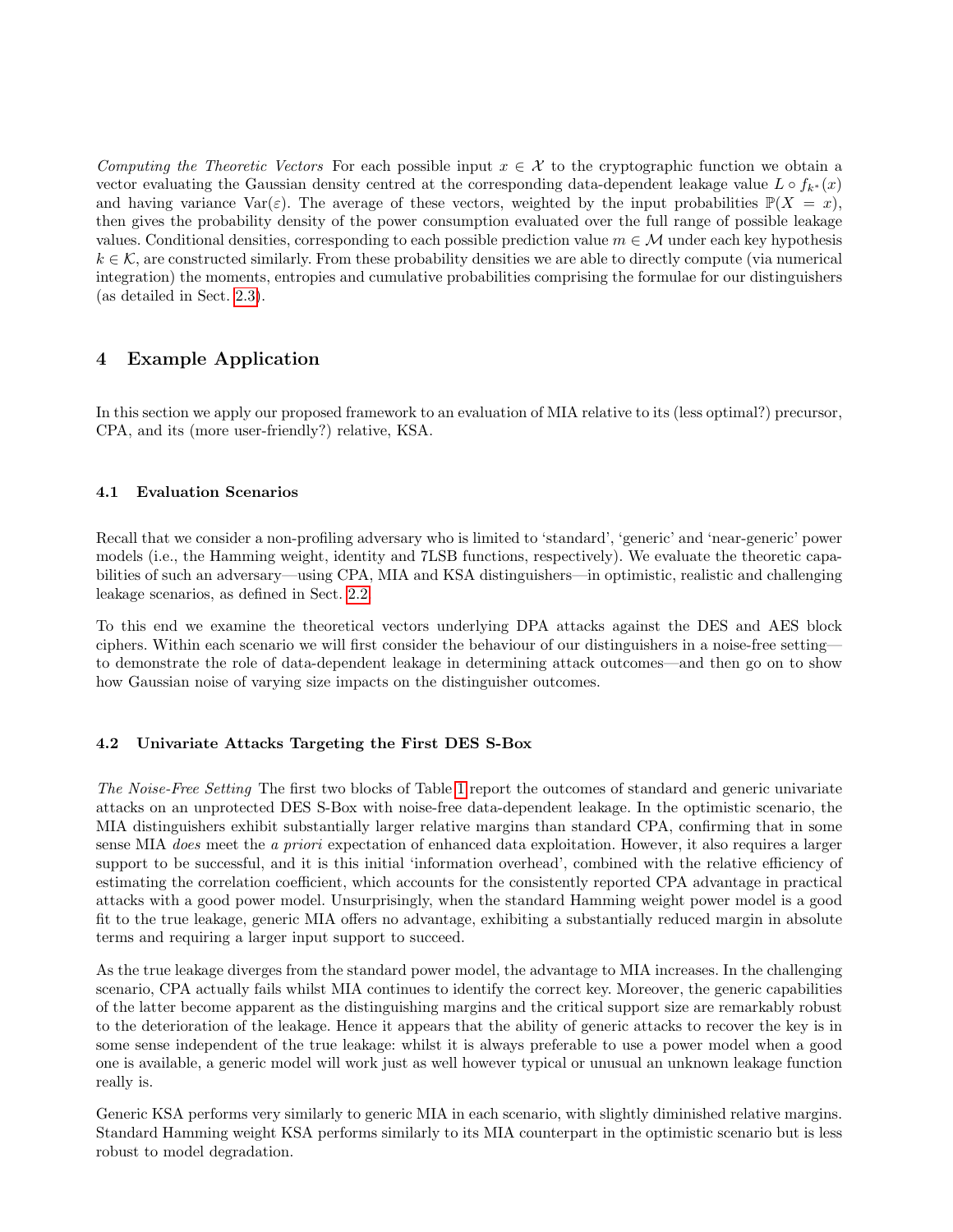The Impact of Noise on Distinguishing Margins Figure [1](#page-10-0) shows the impact of noise on distinguishing margins. As we know already (from Sect. [2.3\)](#page-4-1), the CPA vector is merely scaled by a constant as the SNR varies, so that the relative distinguishing margin is unchanged. By contrast, the relative margins for MIA are affected by noise, and in such a way that the relationships are not monotonic. In each leakage scenario there seems to be an optimal SNR at which the margin reaches a maximum, subsequently diminishing to that of the noise-free setting. Such a phenomenon is a type of *stochastic resonance* [\[4\]](#page-18-24), which can (in principle) occur in any nonlinear measurement system. The impact on KSA margins is less marked.

In the optimistic scenario, standard MIA exhibits the largest relative margins across the tested noise range (in particular maintaining an advantage over generic MIA). Generic KSA gains an advantage over its standard power model counterpart in the presence of sufficient noise, but the margins of each reduce to below those of CPA when the SNR is less than around 0.5. In the realistic scenario the impact of noise is more marked, and with greater implications for the relative effectiveness of the distinguishers. For one, it can now be seen that the advantages exhibited by the generic attacks are actually far more substantial in low-signal settings, so that they may well prove more practically efficient than their standard counterparts. Note also that convergence to the noise-free setting occurs (for all distinguishers) at a larger SNR threshold, hence the different x-axes. In the challenging scenario the generic attacks remain clearly favourable throughout the tested range; in fact the standard MIA and KSA attacks are actually rendered unsuccessful by high levels of noise, only achieving key recovery once the signal begins to dominate in the leakage.

The lower part of the figure shows *absolute* margins as the SNR varies. These are most robust for CPA, in such cases that the attack is theoretically successful (i.e. the optimistic and realistic scenarios). Since the actual size of the margins to be estimated has a bearing on the amount of data needed for estimation (in addition to the size relative to the variation in the vector), this is likely only to enhance its proven advantage in practical attacks in the presence of noise. It is interesting to note that KSA absolute margins are more robust to noise than those of MIA, so that the former method may actually prove the preferable of the two in (noisy) practical settings. This is particularly relevant, for example, in the challenging scenario where the generic MIA and KSA attacks are the only two which remain successful across the tested range.

<span id="page-10-0"></span>

Fig. 1: Theoretic relative and absolute distinguishing margins as SNR varies, for standard and generic univariate attacks against the first DES S-Box.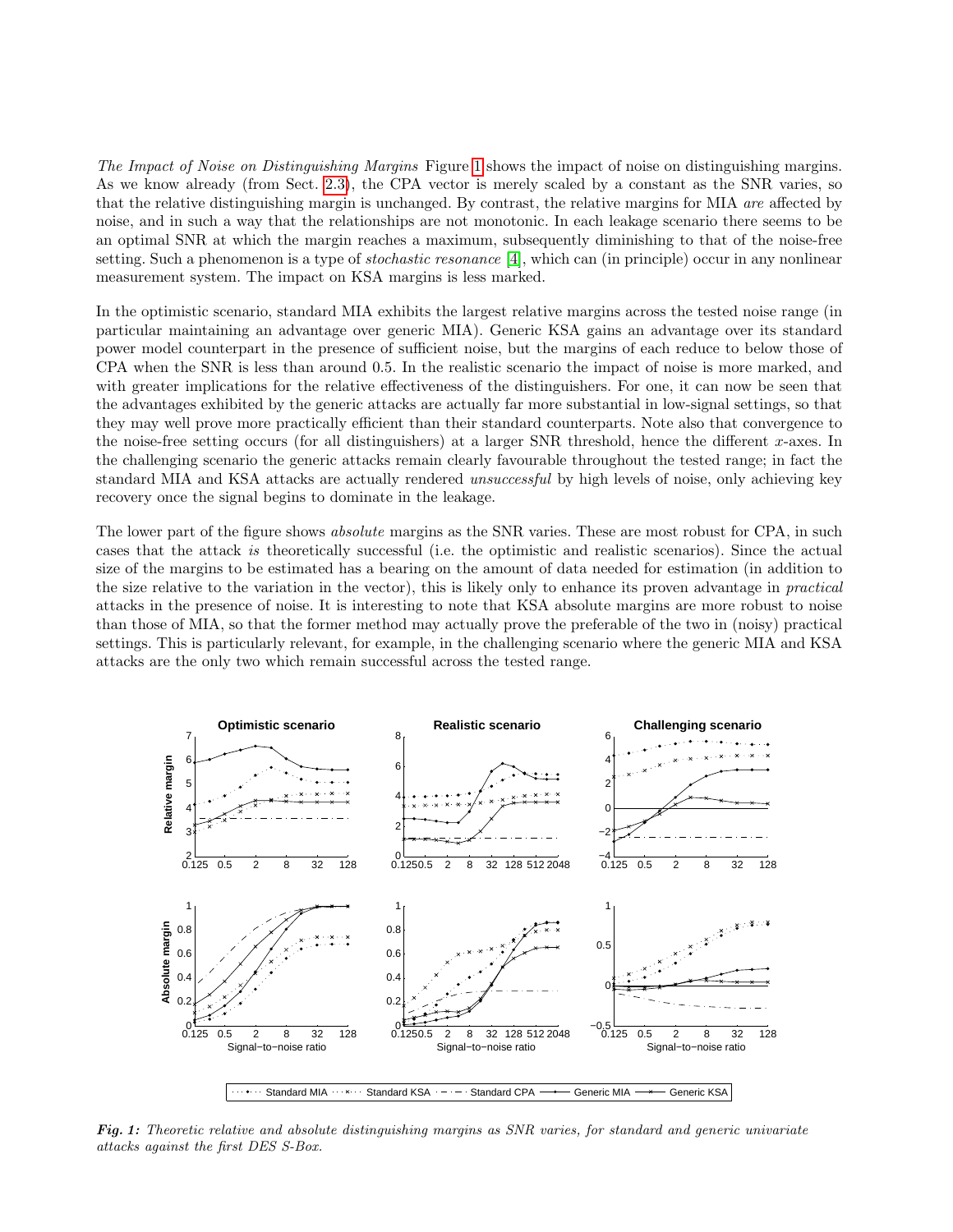The Impact of Noise on Critical Support Size Within each scenario, we tested the strongest MIA and KSA variants (standard in the optimistic scenario, generic in the realistic and challenging scenarios) to see whether or not noise had any detrimental effect on the support size required for key recovery. We found that it did not—i.e. the outcome measures relating to support size remained constant across the tested SNR range. (For CPA we do not need to test this because of the noise-invariance of the shape of the distinguishing vector). Thus the advantages of MIA and KSA in terms of distinguishing margin size and (in the generic case) scenario and noise robustness are not undermined by any increased support size costs as noise varies.

### 4.3 Multi-Target Attacks Against Unprotected DES

The Noise-Free Setting To put our multi-target attacks in context we first consider standard Hamming weight attacks against DES AddRoundKey. The outcomes in the noise-free setting (block 3 of Table [1\)](#page-16-0) nicely illustrate the reduced effectiveness of DPA against linear target functions. Even in the optimistic scenario the distinguishers are no longer able to uniquely identify the correct key, instead ranking it equally with its bitwise complement  $\bar{k^*}$ . The standard scores are reduced relative to those reported for the S-Box attacks with the standard power model; MIA and KSA again seem to have an advantage over CPA but are no longer robust to severe model degradation. Note that, since AddRoundKey is injective, there is no opportunity for the generic strategy.

Block 4 relates to multivariate extensions of MIA and KSA by which we attempt to enhance outcomes by jointly targeting AddRoundKey and the first S-Box. Although we are exploiting a larger amount of information, this increase applies across the range of key hypotheses so that distinguishing margins are not automatically increased. In fact, even in the optimistic scenario the true key is less strongly distinguished (in relative and even absolute terms) than in the attacks against the S-Box alone, and with a substantial increase in the support size required.

The attacks moreover appear less robust to model degradation, and, as with the AddRoundKey attacks, they actually fail in the challenging scenario.

The Impact of Noise on Distinguishing Margins Figure [2](#page-12-0) confirms that, in each of our three leakage scenarios, the advantage of the univariate attacks over the multivariate persists across the tested noise range, thus reinforcing our conclusion that more information does not necessarily imply greater attack effectiveness.

This discovery appears counter-intuitive alongside what is known about other classes of multivariate attack. Template attacks, in particular, are known to be enhanced by the incorporation of multiple data points (see [\[7](#page-18-25)[,27\]](#page-18-26)). Careful investigation into the subtle conceptual differences between the two approaches is clearly needed to explain this apparent incongruity.

#### 4.4 Second-Order Attacks Against the First DES S-Box With Masking

The Noise-Free Setting We next consider an implementation in which the outputs of the first DES S-Box are XOR-ed with a uniformly distributed random mask of the same length as the S-Box outputs (i.e. 4 bits).

In the optimistic scenario the relative distinguishing margins for all three second-order attacks do not appear greatly reduced from those of their first-order counterparts; the penalty in absolute terms is more evident. Second-order MIA is the most robust to the masking with an absolute margin of 57% compared with 45% for second-order CPA and just 14% for second-order KSA. The critical support sizes for MIA and CPA are comparable and modest compared with the substantially inflated requirements for KSA (note that the full support set comprises all the possible input-mask pairs— $64 \times 16 = 1024$  in total).

Although MIA is rivaled by CPA in the optimistic scenario, and that the latter continues to succeed even in the challenging scenario (as does second-order KSA), it is decidedly the most robust to degradation of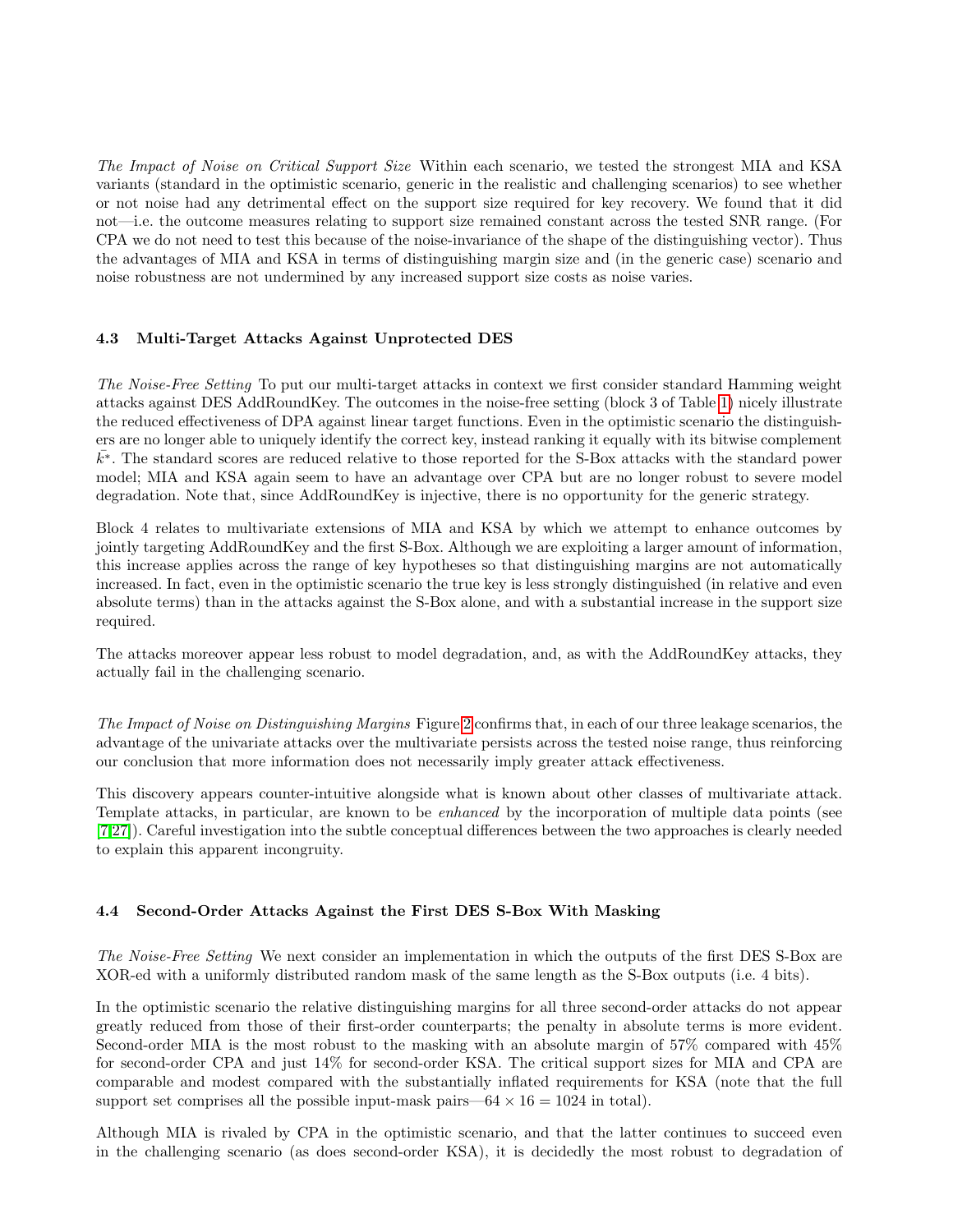<span id="page-12-0"></span>

Fig. 2: Theoretic relative and absolute distinguishing margins as SNR varies, for multivariate attacks against AddRoundKey and the first S-Box in an unprotected implementation of DES.

the model. On that basis it appears that (theoretically) MIA could be the most well suited of the tested distinguishers to exploiting masked leakage in unusual leakage scenarios. Its advantage over CPA—which relies on pre-processing—has been anticipated in the literature (in particular, [\[10\]](#page-18-27)) but it is interesting to note that second-order KSA no longer achieves close performance in spite of its conceptual similarity and consistently similar behaviour in first-order scenarios.

The Impact of Noise on Distinguishing Margins Figure [3](#page-13-0) indicates that the impact of noise on second-order attacks can be quite profound. In the optimisticscenario the relative margin of second-order MIA is enhanced by noise, whilst in the realistic scenario noise works to the substantial detriment of MIA until the SNR is at least 8. In the challenging scenario noise appears to enhance the relative margins of both MIA and KSA.

In absolute terms the MIA margins are substantially reduced by noise, requiring a strong signal before they begin to approach their pure-signal capabilities. CPA and KSA appear more robust, so that in spite of their inferiority in noise-free settings they may yet be preferable in certain noisy settings.

#### 4.5 Univariate Attacks Targeting the AES S-Box

The Noise-Free Setting We next consider attacks against the AES algorithm. Block 6 of Table [1](#page-16-0) reports outcomes of standard attacks against the AES S-Box with noise-free data-dependent leakage. As was the case for DES, the MIA attacks with the Hamming weight power model have substantially larger relative margins than CPA, with KSA falling only slightly behind. However, all three standard attacks are less robust to severe model degradation and fail in the challenging scenario.

Block 7 summarises the theoretic outcomes of 'near-generic' attacks in the absence of noise; it is immediately apparent that these are not comparable to the generic variants as used against DES. In fact, MIA with a 7LSB power model fails dramatically, with the correct key appearing last in the ranked vector (by a substantial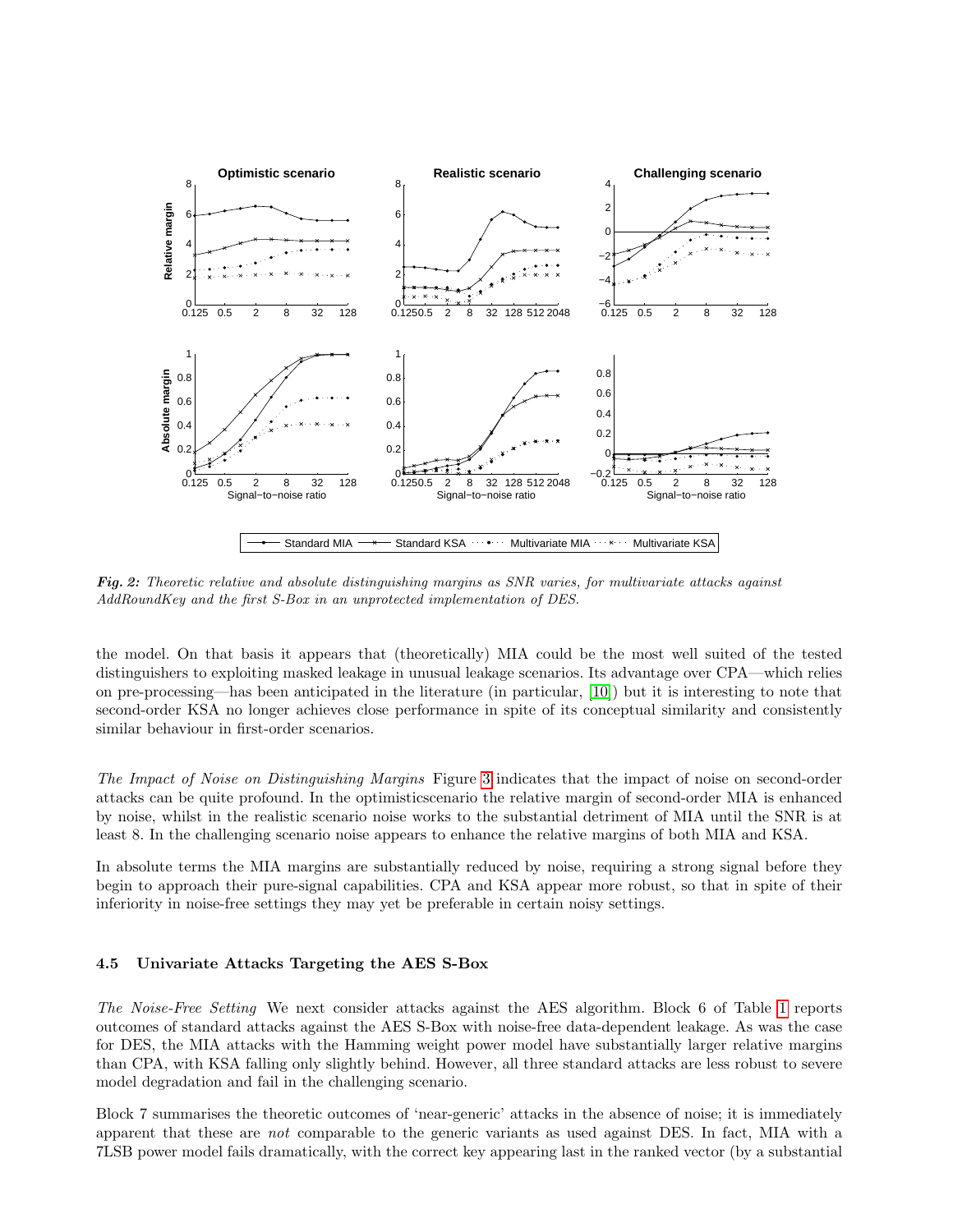<span id="page-13-0"></span>

Fig. 3: Theoretic relative and absolute distinguishing margins as SNR varies, for second-order attacks against the first DES S-Box in a masked implementation.

margin). The equivalent KSA attack succeeds, but with greatly reduced distinguishing power and requiring almost half of the total input support space.

This is surprising—and even concerning—given the reported effectiveness of the attack in practical scenarios (for example in the experiments of [\[21\]](#page-18-2)). For clues to this apparent incongruity we must look beyond the noise-free setting.

The Impact of Noise on Distinguishing Margins Examining the first panel of Figure [4](#page-14-0) it becomes clear that it is only in the strong-signal setting  $(SNR > 10$ , approx.) that the attack fails to distinguish the correct key. As the data-dependent signal weakens, the attack becomes theoretically distinguishing, though with consistently smaller relative and absolute margins than CPA.<sup>[6](#page-13-1)</sup>

The relative margins of the distinguishers using the standard Hamming weight power model are less affected by noise than in the attacks against DES. In absolute terms (see top right panel of Figure [4\)](#page-14-0) KSA once more appears more robust to noise than MIA, with CPA the most robust of all.

<span id="page-13-1"></span><sup>&</sup>lt;sup>6</sup> A closer inspection of Shannon's formula in the noise-free setting  $(I(L; M_k) = H(L) - H(L|M_k))$  reveals the reason for the eventual failure: except for the correct key hypothesis, certain model predictions induce conditional distributions which are supported on a single point and therefore contribute zero entropy to the overall (expected) conditional entropy component  $H(L|M_k)$ . All other conditional distributions, including all those induced under the correct key hypothesis, are supported on two values and thus contribute entropy of one bit. So the expected conditional entropy is 1 for the correct key and less than 1 everywhere else; since the global entropy  $H(L)$  does not change,  $I(L; M_k)$  is minimal for the correct key.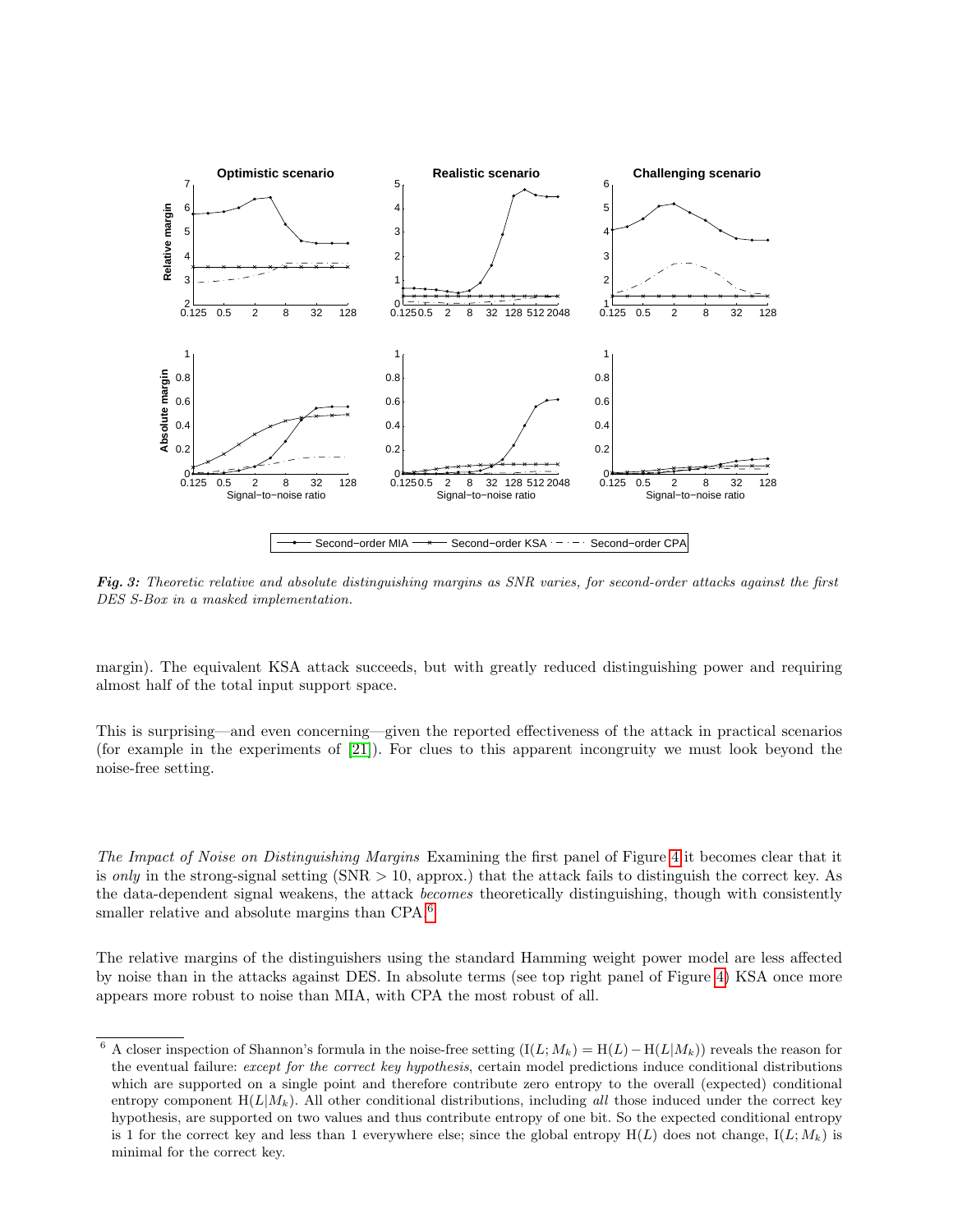<span id="page-14-0"></span>

Fig. 4: Theoretic relative and absolute distinguishing margins as SNR varies, for standard and generic univariate attacks against the AES S-Box.

#### 4.6 Multi-Target Attacks Against Unprotected AES

The Noise-Free Setting Block 8 of Table [1](#page-16-0) shows theoretic outcomes against AES AddRoundKey in the absence of noise. In the optimistic and realistic scenarios we observe the same reduction in effectiveness relative to S-Box attacks that we reported for DES; in the challenging scenario all three attacks fail.

However, block 9—reporting outcomes for the multivariate attacks against AddRoundKey and the S-Box jointly—reveals something interesting. Whilst in the optimistic and realistic scenarios these exhibit smaller margins and greater support requirements than univariate S-Box attacks, in the challenging scenario we actually observe successful multivariate attacks where the separate univariate attacks failed.

The Impact of Noise on Distinguishing Margins Figure [5](#page-15-0) confirms that the diminished distinguishing margins exhibited by multivariate MIA and KSA persist across all tested noise settings in the optimistic and realistic scenarios. In the challenging scenario the margins of (unanticipated) success demonstrate good robustness to noise. Thus we arrive at further evidence that attacks against multiple targets can sometimes be useful in special circumstances where the true leakage is sufficiently non-standard. But—given the failure of the corresponding attack against DES—this clearly depends also on the target functions chosen and it is hard to make any general concrete statements.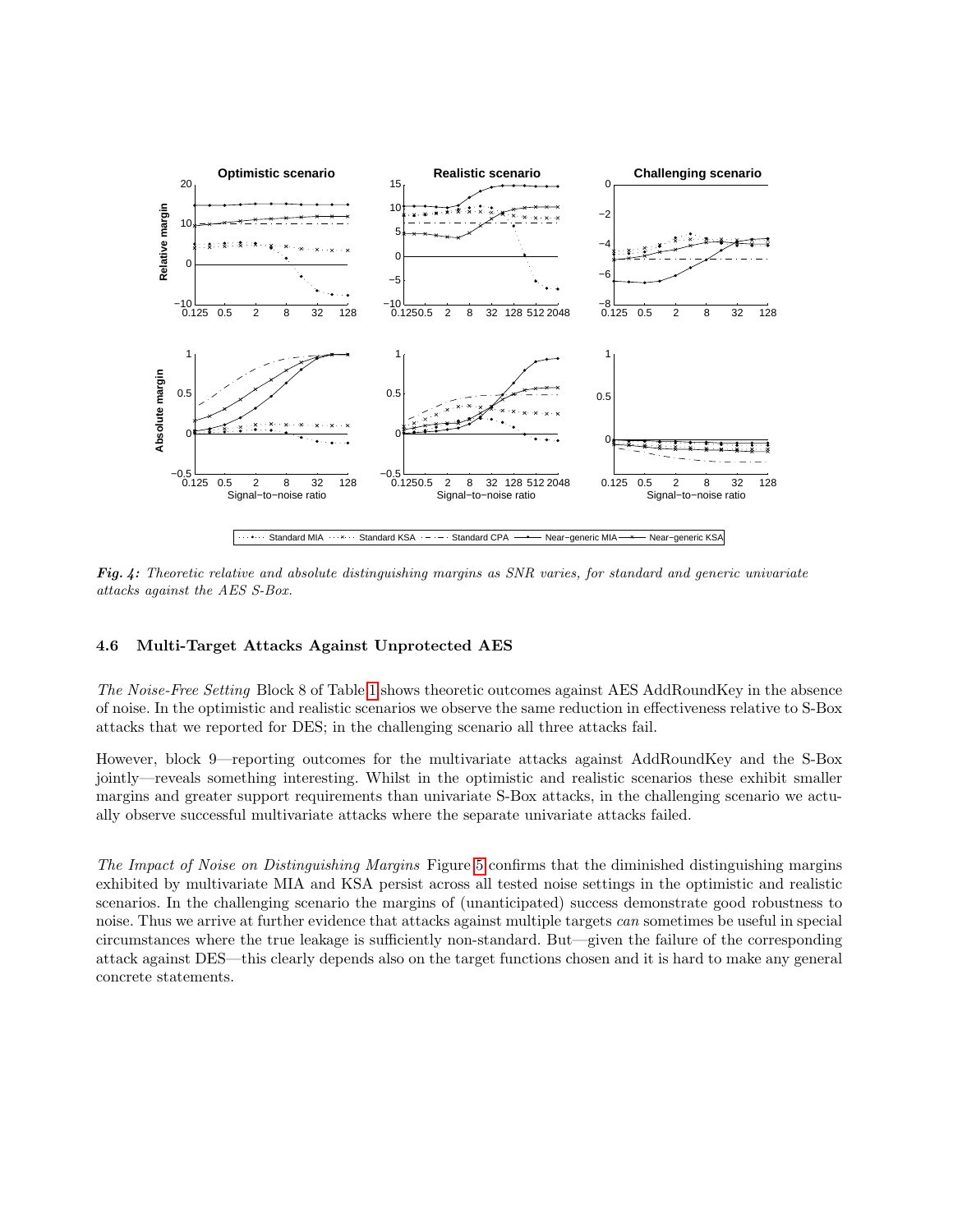<span id="page-15-0"></span>

Fig. 5: Theoretic relative and absolute distinguishing margins as SNR varies, for multivariate attacks against AddRoundKey and the S-Box in an unprotected implementation of AES.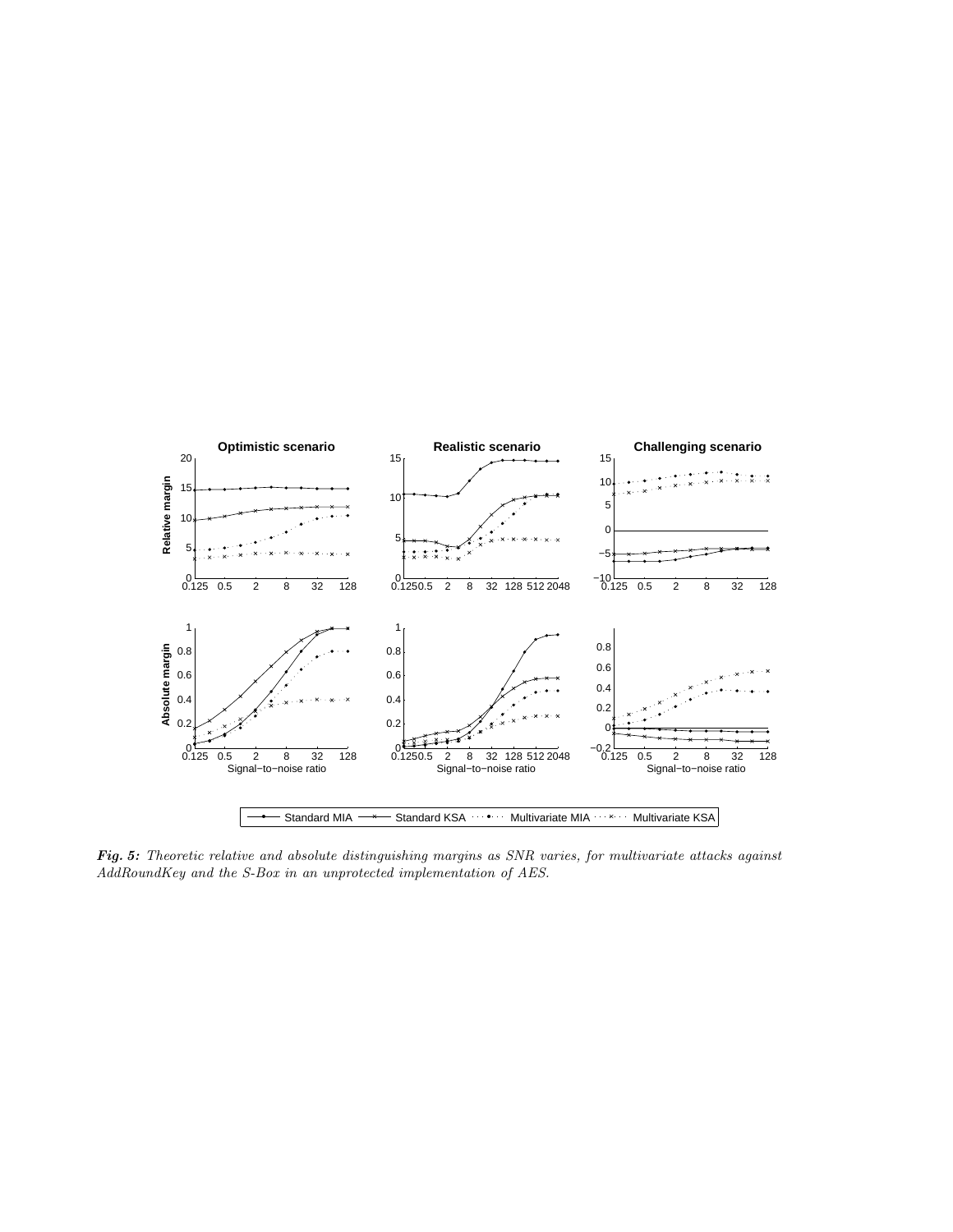<span id="page-16-0"></span>Table 1: Theoretic outcomes in optimistic, realistic and challenging scenarios with noise-free data-dependent leakage.

|                                                                                                                                                                                                                               | Optimistic                                                                                                   |                                                                                                          |                                                                    | Realistic<br>CPA MIA KSA CPA MIA KSA                                                                                                                       |                                                                                                               |                                                                    | Challenging<br>CPA MIA KSA                                                                                                                                 |                                                                                                                                          |                                                                          |
|-------------------------------------------------------------------------------------------------------------------------------------------------------------------------------------------------------------------------------|--------------------------------------------------------------------------------------------------------------|----------------------------------------------------------------------------------------------------------|--------------------------------------------------------------------|------------------------------------------------------------------------------------------------------------------------------------------------------------|---------------------------------------------------------------------------------------------------------------|--------------------------------------------------------------------|------------------------------------------------------------------------------------------------------------------------------------------------------------|------------------------------------------------------------------------------------------------------------------------------------------|--------------------------------------------------------------------------|
|                                                                                                                                                                                                                               |                                                                                                              |                                                                                                          |                                                                    |                                                                                                                                                            |                                                                                                               |                                                                    |                                                                                                                                                            |                                                                                                                                          |                                                                          |
| 1. Standard attacks against DES S-Box<br>Correct key ranking (order)<br>Standard score<br>Relative margin<br>Absolute margin<br>Average critical support<br>Critical support for 90% SR<br>Critical support for 100% SR       | $\mathbf{1}$<br>5.14<br>3.56<br>1.00<br>6<br>8<br>16                                                         | $\mathbf{1}$<br>6.59<br>5.61<br>1.00<br>8<br>11<br>19                                                    | $\mathbf{1}$<br>5.95<br>4.24<br>1.00<br>8<br>11<br>19              | $\mathbf{1}$<br>3.21<br>1.22<br>0.30<br>17<br>32<br>49                                                                                                     | $\mathbf{1}$<br>6.38<br>5.12<br>0.86<br>10<br>14<br>21                                                        | $\mathbf{1}$<br>5.49<br>3.61<br>0.66<br>12<br>20<br>34             | 12<br>0.74<br>$-2.38$<br>$\overline{\phantom{a}}$<br>$\overline{\phantom{0}}$<br>$\overline{\phantom{0}}$                                                  | $\mathbf{1}$<br>5.23<br>3.22<br>$-0.28$ 0.21<br>26<br>37<br>46                                                                           | $\mathbf{1}$<br>2.66<br>0.40<br>0.04<br>39<br>61<br>64                   |
| 2. Generic attacks against DES S-Box<br>Correct key ranking (order)<br>Standard score<br>Relative margin<br>Absolute margin<br>Average critical support<br>Critical support for 90% SR<br>Critical support for 100% SR        | $\mathbf{1}$<br>5.39<br>3.61<br>0.85<br>9<br>14<br>27                                                        | $\mathbf{1}$<br>6.35<br>5.08<br>0.68<br>16<br>19<br>24                                                   | $\mathbf{1}$<br>6.20<br>4.60<br>0.74<br>16<br>19<br>24             | 8<br>1.45<br>$-0.81$<br>$-0.14$<br>$\overline{\phantom{0}}$<br>$\qquad \qquad -$<br>$\overline{\phantom{0}}$                                               | 1<br>6.66<br>5.45<br>0.86<br>15<br>17<br>21                                                                   | $\mathbf{1}$<br>5.77<br>4.12<br>0.80<br>15<br>17<br>21             | 64<br>$-1.29$<br>$-3.95$<br>$-0.55$<br>$\overline{\phantom{0}}$<br>$\qquad \qquad -$<br>$\overline{\phantom{0}}$                                           | 1<br>6.48<br>5.30<br>0.77<br>15<br>18<br>25                                                                                              | 1<br>5.94<br>4.41<br>0.80<br>15<br>18<br>25                              |
| 3. Standard attacks against DES AddRoundKey<br>Correct key ranking (order)<br>Standard score<br>Relative margin<br>Absolute margin<br>Average critical support                                                                | 1(2)<br>2.62<br>0.00<br>6                                                                                    | 1(2)<br>4.48<br>0.00<br>9                                                                                | 1(2)<br>3.76<br>0.00<br>$\overline{\phantom{a}}$<br>9              | 1(2)<br>2.24<br>0.00<br>$\overline{\phantom{a}}$<br>26                                                                                                     | 1(4)<br>3.44<br>0.00<br>$\overline{\phantom{m}}$<br>10                                                        | 1(2)<br>4.14<br>0.00<br>$\overline{\phantom{a}}$<br>14             | 27<br>$\overline{\phantom{0}}$                                                                                                                             | 51<br>$0.37 - 0.80$<br>$-1.85 -3.33 -1.41$<br>$\overline{\phantom{a}}$                                                                   | 9<br>0.93<br>$\overline{\phantom{0}}$                                    |
| Critical support for 90% SR<br>Critical support for 100% SR                                                                                                                                                                   | 8<br>14                                                                                                      | 12<br>21                                                                                                 | 12<br>21                                                           | 47<br>58                                                                                                                                                   | 15<br>23                                                                                                      | 24<br>51                                                           | $\sim$<br>÷                                                                                                                                                |                                                                                                                                          |                                                                          |
| 4. Multivariate attacks against DES<br>Correct key ranking (order)<br>Standard score<br>Relative margin<br>Absolute margin<br>Average critical support<br>Critical support for 90% SR<br>Critical support for 100% SR         | $\overline{\phantom{0}}$<br>$\overline{\phantom{0}}$<br>$\overline{\phantom{0}}$<br>$\overline{\phantom{a}}$ | $\mathbf{1}$<br>6.04<br>3.66<br>0.64<br>14<br>16<br>25                                                   | $\mathbf{1}$<br>4.70<br>1.93<br>0.41<br>14<br>16<br>25             | $\qquad \qquad -$<br>$\overline{\phantom{0}}$<br>$\equiv$<br>$\overline{\phantom{0}}$<br>$\qquad \qquad -$<br>$\overline{\phantom{0}}$                     | $\mathbf{1}$<br>5.08<br>2.62<br>0.28<br>28<br>39<br>53                                                        | $\mathbf{1}$<br>4.51<br>1.91<br>0.27<br>23<br>33<br>47             | $\overline{\phantom{0}}$<br>$\overline{\phantom{0}}$<br>$\overline{\phantom{0}}$<br>$\equiv$<br>$\overline{\phantom{0}}$                                   | $\,4\,$<br>1.60<br>$\overline{\phantom{a}}$<br>$\overline{\phantom{a}}$                                                                  | 8<br>1.04<br>$-0.53 - 2.12$<br>$-0.02 -0.17$<br>$\overline{\phantom{a}}$ |
| 5. Second-order attacks against DES S-Box<br>Correct key ranking (order)<br>Standard score<br>Relative margin<br>Absolute margin<br>Average critical support<br>Critical support for 90% SR<br>Critical support for 100% SR   | $\mathbf{1}$<br>5.14<br>3.56<br>0.45<br>28<br>50<br>137                                                      | $\mathbf{1}$<br>6.16<br>4.55<br>0.57<br>29<br>46<br>74                                                   | $\mathbf{1}$<br>5.39<br>3.72<br>0.14<br>115<br>219<br>385          | 1<br>2.46<br>0.35<br>0.07<br>75<br>189<br>894                                                                                                              | $\mathbf{1}$<br>5.90<br>4.48<br>0.62<br>44<br>72<br>117                                                       | $\mathbf{1}$<br>2.31<br>0.30<br>0.02<br>195<br>449<br>953          | $\mathbf{1}$<br>3.57<br>1.34<br>0.08<br>207<br>503<br>913                                                                                                  | 1<br>5.23<br>3.67<br>0.13<br>140<br>247<br>434                                                                                           | 1<br>3.19<br>1.42<br>0.04<br>292<br>574<br>909                           |
| 6. Standard attacks against AES S-Box<br>Correct key ranking (order)<br>Standard score<br>Relative margin<br>Absolute margin<br>Average critical support<br>Critical support for 90% SR<br>Critical support for 100% SR       | $\mathbf{1}$<br>1.00<br>5<br>6<br>9                                                                          | $\mathbf{1}$<br>12.24 15.60 13.91<br>10.14 14.88 11.95<br>1.00<br>9<br>11<br>15                          | $\mathbf{1}$<br>1.00<br>9<br>11<br>15                              | $\mathbf{1}$<br>0.49<br>22<br>39<br>71                                                                                                                     | 1<br>9.61 15.49 12.69<br>0.94<br>12<br>16<br>23                                                               | 1<br>7.00 14.61 10.30<br>0.58<br>18<br>30<br>47                    | 186<br>$\overline{\phantom{a}}$                                                                                                                            | 193<br>$-0.77 -0.75 -1.03$<br>$-4.98$ $-3.62$ $-3.98$<br>$-0.26$ $-0.04$ $-0.13$                                                         | 214                                                                      |
| 7. Near-generic attacks against AES S-Box<br>Correct key ranking (order)<br>Standard score<br>Relative margin<br>Absolute margin<br>Average critical support<br>Critical support for 90% SR<br>Critical support for 100% SR   | $\mathbf{1}$<br>8.88<br>0.57<br>21<br>$35\,$<br>73                                                           | 256<br>11.23 -5.75<br>$-7.74$<br>$-0.11$<br>$\overline{\phantom{a}}$<br>$\overline{a}$<br>$\overline{a}$ | $\mathbf{1}$<br>6.12<br>3.50<br>0.11<br>125<br>155<br>186          | $\mathbf 1$<br>3.86<br>0.70<br>0.03<br>153<br>234<br>255                                                                                                   | 256<br>$-6.79$<br>$-0.08$<br>$\overline{\phantom{0}}$<br>$\overline{\phantom{0}}$<br>$\overline{\phantom{0}}$ | $\mathbf{1}$<br>$-3.98$ 10.23<br>7.96<br>0.26<br>76<br>89<br>110   | 153<br>$\overline{\phantom{0}}$<br>$\overline{\phantom{0}}$<br>$\overline{\phantom{0}}$                                                                    | 212<br>$-0.44$ $-1.08$ $-0.42$<br>$-3.87 - 4.06 - 3.72$<br>$-0.19 - 0.06 - 0.11$<br>$\overline{\phantom{a}}$<br>$\overline{\phantom{0}}$ | 164<br>$\overline{\phantom{0}}$                                          |
| 8. Standard attacks against AES AddRoundKey<br>Correct key ranking (order)<br>Standard score<br>Relative margin<br>Absolute margin<br>Average critical support<br>Critical support for 90% SR<br>Critical support for 100% SR | 1(2)<br>3.24<br>0.00<br>$\overline{7}$<br>9<br>15                                                            | 1(2)<br>7.06<br>0.00<br>11<br>14<br>25                                                                   | 1(2)<br>5.18<br>0.00<br>$\overline{\phantom{m}}$<br>11<br>14<br>25 | 1(2)<br>2.65<br>0.00<br>$\overline{\phantom{a}}$<br>59<br>117<br>193                                                                                       | 1(4)<br>5.68<br>0.00<br>$\overline{\phantom{a}}$<br>14<br>20<br>40                                            | 1(2)<br>5.50<br>0.00<br>$\overline{\phantom{0}}$<br>23<br>41<br>96 | 193<br>$\overline{\phantom{0}}$<br>$\overline{\phantom{0}}$<br>$\overline{\phantom{0}}$<br>$\overline{\phantom{0}}$                                        | 185<br>$-0.91$ $-0.51$ $-0.74$<br>$-3.34$ $-2.93$ $-3.83$<br>L.                                                                          | 187                                                                      |
| 9. Multivariate attacks against AES<br>Correct key ranking (order)<br>Standard score<br>Relative margin<br>Absolute margin<br>Average critical support<br>Critical support for 90% SR<br>Critical support for 100% SR         | $\overline{\phantom{a}}$<br>$\overline{\phantom{m}}$<br>$\overline{\phantom{a}}$                             | $1\,$<br>13.81<br>10.44<br>0.81<br>19<br>$\bf{22}$<br>28                                                 | 1<br>9.69<br>4.05<br>0.40<br>19<br>22<br>28                        | $\overline{a}$<br>$\overline{\phantom{0}}$<br>$\overline{\phantom{0}}$<br>$\overline{\phantom{0}}$<br>$\overline{\phantom{0}}$<br>$\overline{\phantom{0}}$ | $\mathbf{1}$<br>13.44<br>10.49<br>0.48<br>45<br>62<br>86                                                      | $\mathbf{1}$<br>9.59<br>4.87<br>0.27<br>46<br>68<br>97             | $\qquad \qquad -$<br>$\overline{a}$<br>$\overline{\phantom{0}}$<br>$\qquad \qquad -$<br>$\qquad \qquad -$<br>$\overline{\phantom{0}}$<br>$\qquad \qquad -$ | $1\,$<br>0.36<br>57<br>80<br>105                                                                                                         | $\mathbf{1}$<br>13.24 12.65<br>11.31 10.38<br>0.57<br>35<br>47<br>67     |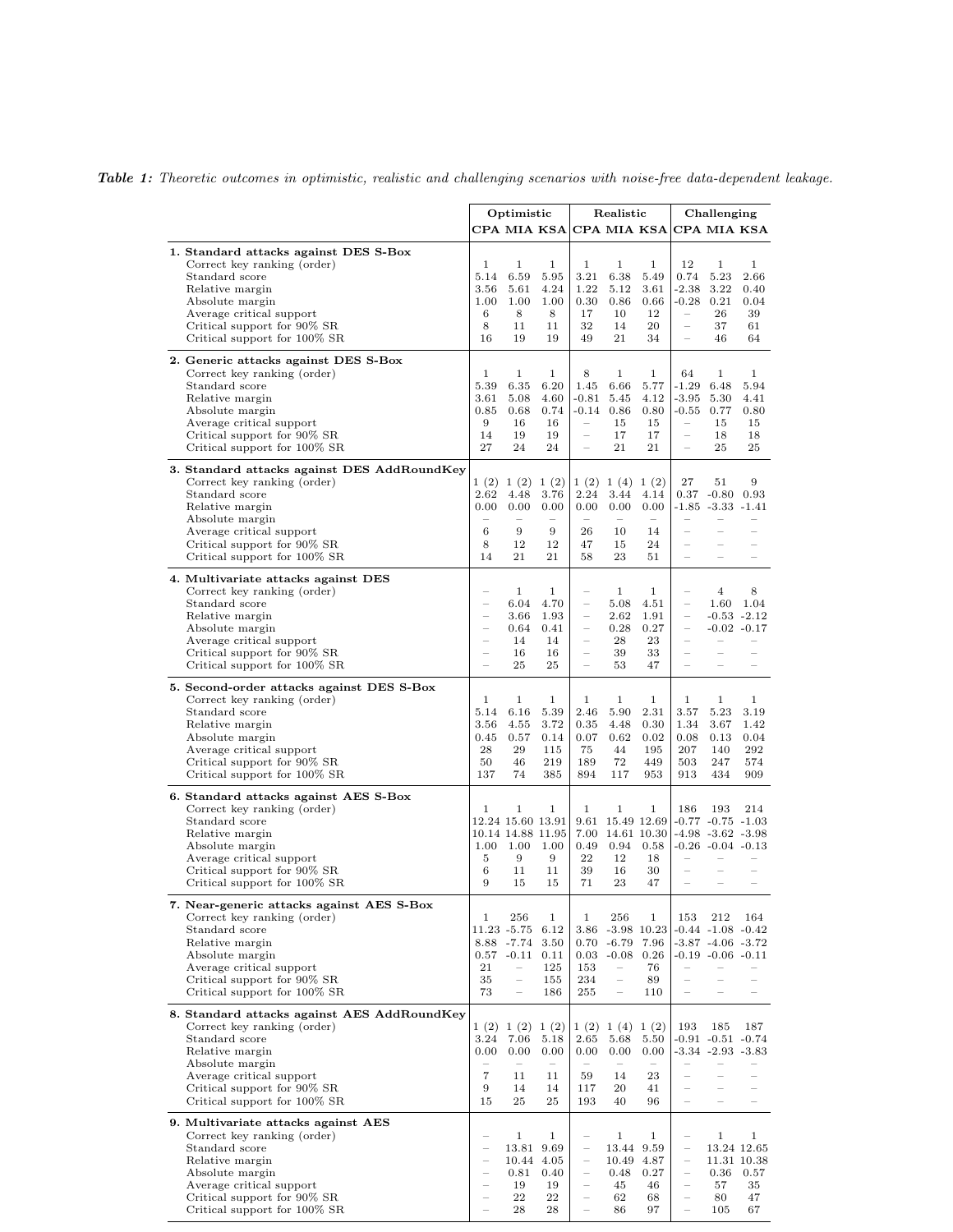# <span id="page-17-0"></span>5 Conclusion

We have discussed the many interacting factors contributing to the outcomes of a differential side-channel attack, and explained how these make it difficult to draw meaningful, like-for-like comparisons between different methodologies and/or different leakage scenarios. We proposed a solution to this problem whereby comparisons are made based on the theoretic performance of distinguishers in well-defined hypothetical settings, abstracting away from the confounding problem of practical estimation.

Our methodology entails summarising the key features of a distinguishing vector which contribute to an attacker's ability to estimate it with sufficient precision to achieve practical success. This is something which has not hitherto been explored in the side-channel literature: the difference between estimating attack outcomes from simulated traces and numerically approximating the theoretical quantities directly from the density functions has largely been overlooked.

We subsequently showed how our framework could be applied to the current 'hot topic' question of whether and in what sense MIA distinguishers ever have an advantage over CPA distinguishers, and extended this to include a comparison with a conceptually similar but implementationally 'simpler' distinguisher based on the Kolmogorov-Smirnov distance.

We found that MIA has theoretic advantages (in some senses) even in scenarios which are particularly favourable to CPA (i.e. when the attacker has a good power model), so confirming that the underperformance frequently observed in practical experiments can be largely attributed to estimation overheads. It gains in superiority as the true leakage diverges from the attacker's power model, especially when the 'generic' (power model-free) approach can be used, as when targeting non-injective functions (such as the first DES S-Box). It can therefore be seen as a practically useful alternative to CPA in unusual leakage scenarios.

However, the 'near-generic' approach using the 7LSB power model does not, as hoped, supply an equivalent functionality against injective targets (such as the AES S-Box)—rather it produces some very unexpected results and actually fails quite catastrophically in strong-signal settings. Whether or not the generic capabilities of MIA can be exploited against injective targets remains an open question.

The noise dependency of theoretic outcomes is itself a very new result: whilst it has always been expected that the presence of noise affects an attack at the practical stage—i.e. the precision with which the distinguishing vector can be estimated—it has not, to our knowledge, been hitherto observed that the underlying ability of a distinguisher to recover the key can itself vary, and to a substantial degree. CPA distinguishers inherently do not possess this property, which accounts for the fact that it has not been previously investigated. KSA distinguishers, whilst consistently inferior to MIA in noise-free settings, do exhibit a similar adaptability to non-standard leakage and moreover appear to be more robust to increasing noise so that they may become practically useful alternatives to CPA and MIA when the side-channel leakage is both unusual and noisy.

# 6 Acknowledgements

The authors would like to thank Luke Mather for his contribution relating to the use of the KS test statistic (see [\[18](#page-18-28)[,36\]](#page-19-2)), and Dave Cliff for pointing them towards the concept of stochastic resonance. The first author of this paper has been funded via an Engineering and Physical Sciences Research Council studentship. The second author has been supported by an Engineering and Physical Sciences Research Council Leadership Fellowship I005226.

# References

<span id="page-17-1"></span>1. Akkar, M., Bevan, R., Dischamp, P., Moyart, D.: Power Analysis, What is Now Possible... In: T. Okamoto (ed.) Advances in Cryptology, Proceedings of ASIACRYPT 2000, LNCS, pp. 489–502 (2000)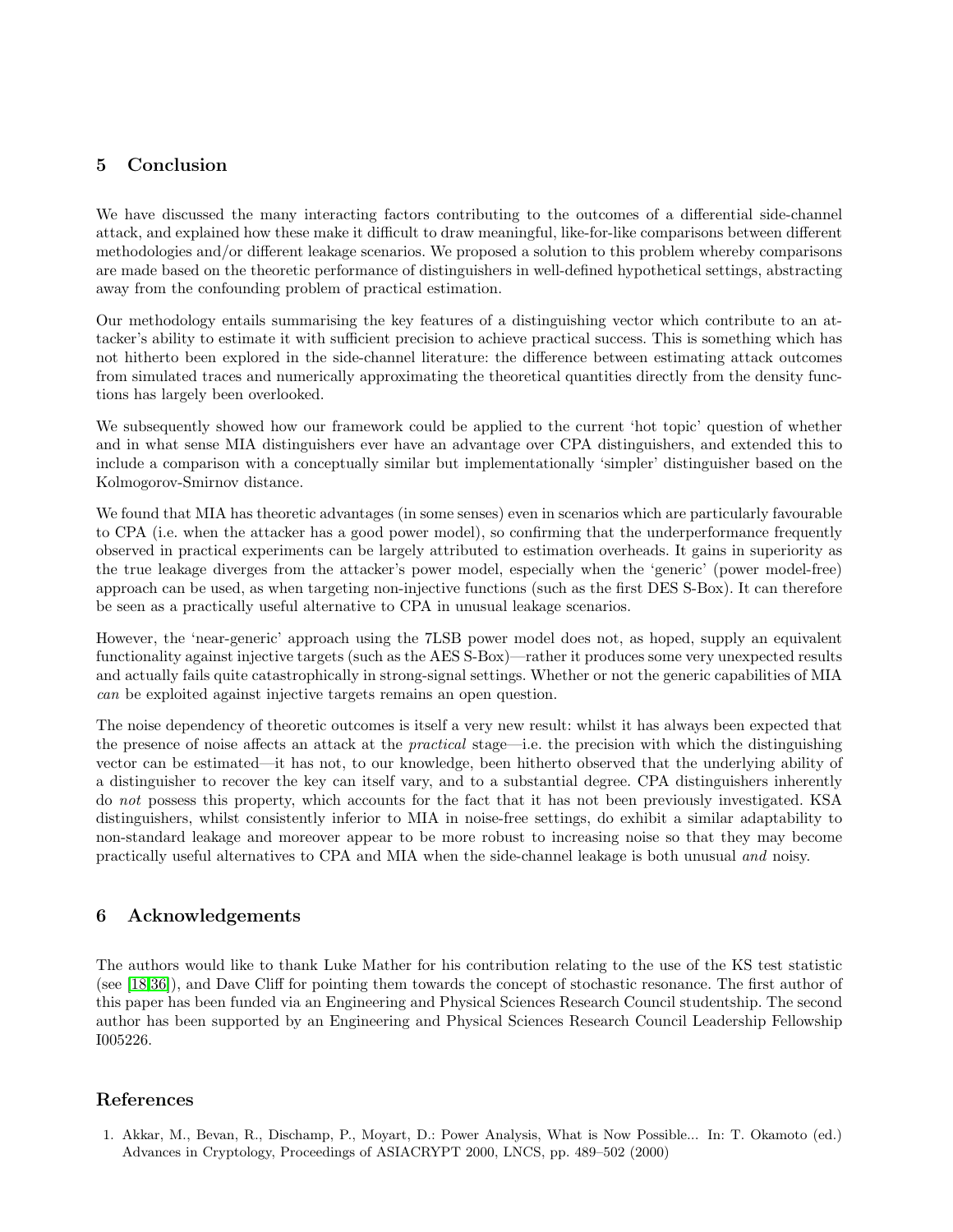- <span id="page-18-14"></span>2. Aumonier, S.: Generalized Correlation Power Analysis. Proceedings of the Ecrypt Workshop Tools For Cryptanalysis (2007)
- <span id="page-18-1"></span>3. Batina, L., Gierlichs, B., Prouff, E., Rivain, M., Standaert, F.X., Veyrat-Charvillon, N.: Mutual Information Analysis: A Comprehensive Study. Journal of Cryptology 24, 269–291 (2011)
- <span id="page-18-24"></span>4. Benzi, R., Parisi, G., Sutera, A., Vulpiani, A.: Stochastic Resonance in Climatic Change. Tellus 34(1), 10–16 (1982)
- <span id="page-18-17"></span>5. Bonachela, J., Hinrichsen, H., Munoz, M.: Entropy Estimates of Small Data Sets. Journal of Physics A – Mathematical and Theoretical 41(20) (2008)
- <span id="page-18-5"></span>6. Brier, E., Clavier, C., Olivier, F.: Correlation Power Analysis with a Leakage Model. In: M. Joye, J.J. Quisquater (eds.) Proceedings of CHES 2004, LNCS, vol. 3156, pp. 135–152. Springer Berlin / Heidelberg (2004)
- <span id="page-18-25"></span>7. Chari, S., Rao, J., Rohatgi, P.: Template Attacks. In: B. Kaliski, Ç. Koç, C. Paar (eds.) Proceedings of CHES 2002,  $LNCS$ , vol. 2523, pp. 51–62. Springer Berlin / Heidelberg  $(2003)$
- <span id="page-18-9"></span>8. Doget, J., Prouff, E., Rivain, M., Standaert, F.X.: Univariate Side Channel Attacks and Leakage Modeling. In: Proceedings of COSADE 2011, pp. 1–15 (2011)
- <span id="page-18-23"></span>9. Fasano, G., Franceschini, A.: A Multidimensional Version of the Kolmogorov-Smirnov Test. Monthly Notices of the Royal Astronomical Society 225, 155–170 (1987)
- <span id="page-18-27"></span>10. Gierlichs, B., Batina, L., Preneel, B., Verbauwhede, I.: Revisiting Higher-Order DPA Attacks: Multivariate Mutual Information Analysis. In: J. Pieprzyk (ed.) Topics in Cryptology – CT-RSA 2010, LNCS, vol. 5985, pp. 221–234. Springer-Verlag, San Francisco, CA, USA (2010)
- <span id="page-18-0"></span>11. Gierlichs, B., Batina, L., Tuyls, P., Preneel, B.: Mutual Information Analysis: A Generic Side-Channel Distinguisher. In: E. Oswald, P. Rohatgi (eds.) Proceedings of CHES 2008, LNCS, vol. 5154, pp. 426–442. Springer-Verlag Berlin (2008)
- <span id="page-18-7"></span>12. Guilley, S., Hoogvorst, P., Pacalet, R.: Differential Power Analysis Model and Some Results. In: J.J. Quisquater, P. Paradinas, Y. Deswarte, A. El Kalam (eds.) Smart Card Research and Advanced Applications VI, IFIP, vol. 153, pp. 127–142. Springer Boston (2004)
- <span id="page-18-18"></span>13. Hutter, M.: Distribution of Mutual Information. In: T.G. Dietterich, S. Becker, Z. Ghahramani (eds.) Advances in Neural Information Processing Systems, vol. 14, pp. 399–406. MIT Press, Cambridge, MA (2002)
- <span id="page-18-13"></span>14. Kraemer, H.C., Thiemann, S.: How Many Subjects?: Statistical Power Analysis in Research, 1 edn. Sage Publications, Inc (1987)
- <span id="page-18-21"></span>15. Madiman, M.: On the Entropy of Sums. In: 2008 IEEE Information Theory Workshop (2008)
- <span id="page-18-12"></span>16. Mangard, S., Oswald, E., Popp, T.: Power Analysis Attacks: Revealing the Secrets of Smart Cards. Springer (2007)
- <span id="page-18-4"></span>17. Mangard, S., Oswald, E., Standaert, F.X.: One for All – All for One: Unifying Standard DPA Attacks. IET Information Security 5(2), 100–110 (2011)
- <span id="page-18-28"></span>18. Mather, L.: The Multivariate Kolmogorov-Smirnov Test In Differential Power Analysis Attacks. Master's thesis, University of Bristol, Department of Computer Science (2010)
- <span id="page-18-15"></span>19. Messerges, T.S.: Using Second-Order Power Analysis to Attack DPA Resistant Software. In: Ç. Koç, C. Paar (eds.) Proceedings of CHES 2000, LNCS, vol. 1965, pp. 27–78. Springer Berlin / Heidelberg, London, UK (2000)
- <span id="page-18-6"></span>20. Micali, S., Reyzin, L.: Physically observable cryptography. In: M. Naor (ed.) Theory of Cryptography, LNCS, vol. 2951, pp. 278–296. Springer Berlin / Heidelberg (2004)
- <span id="page-18-2"></span>21. Moradi, A., Mousavi, N., Paar, C., Salmasizadeh, M.: A Comparative Study of Mutual Information Analysis Under a Gaussian Assumption. In: H. Youm, M. Yung (eds.) Information Security Applications, LNCS, vol. 5932, pp. 193–205. Springer Berlin / Heidelberg (2009)
- <span id="page-18-19"></span>22. Paninski, L.: Estimation of Entropy and Mutual Information. Neural Computation 15(6), 1191–1253 (2003)
- <span id="page-18-22"></span>23. Peacock, J.: Two-Dimensional Goodness-of-Fit Testing in Astronomy. Monthly Notices of the Royal Astronomical Society 202, 615–627 (1983)
- <span id="page-18-8"></span>24. Prouff, E.: DPA Attacks and S-Boxes. In: H. Gilbert, H. Handschuh (eds.) Fast Software Encryption, LNCS, vol. 3557, pp. 424–441. Springer Berlin / Heidelberg (2005)
- <span id="page-18-3"></span>25. Prouff, E., Rivain, M.: Theoretical and Practical Aspects of Mutual Information Based Side Channel Analysis. In: M. Abdalla, D. Pointcheval, P.A. Fouque, D. Vergnaud (eds.) ACNS, LNCS, vol. 5536, pp. 499–518. Springer Berlin / Heidelberg (2009)
- <span id="page-18-16"></span>26. Prouff, E., Rivain, M., Bevan, R.: Statistical Analysis of Second Order Differential Power Analysis. IEEE Transactions on Computers 58(6), 799–811 (2009). DOI 10.1109/TC.2009.15
- <span id="page-18-26"></span>27. Rechberger, C., Oswald, E.: Practical Template Attacks. In: WISA, LNCS, vol. 3325, pp. 440–456 (2004)
- <span id="page-18-11"></span>28. Renauld, M., Standaert, F.X., Veyrat-Charvillon, N., Kamel, D., Flandre, D.: A Formal Study of Power Variability Issues and Side-Channel Attacks for Nanoscale Devices. In: K.G. Paterson (ed.) Proceedings of EUROCRYPT 2011, LNCS, vol. 6632, pp. 109–128. Springer (2011)
- <span id="page-18-10"></span>29. Schindler, W., Lemke, K., Paar, C.: A Stochastic Model for Differential Side Channel Cryptanalysis. In: J. Rao, B. Sunar (eds.) Proceedings of CHES 2005, LNCS, vol. 3659, pp. 30–46. Springer Berlin / Heidelberg (2005)
- <span id="page-18-20"></span>30. Shiga, M., Yokota, Y.: An Optimal Entropy Estimator for Discrete Random Variables. In: Proceedings of the International Joint Conference on Neural Networks, IEEE International Joint Conference on Neural Networks (IJCNN), pp. 1280–1285. IEEE, New York (2005)